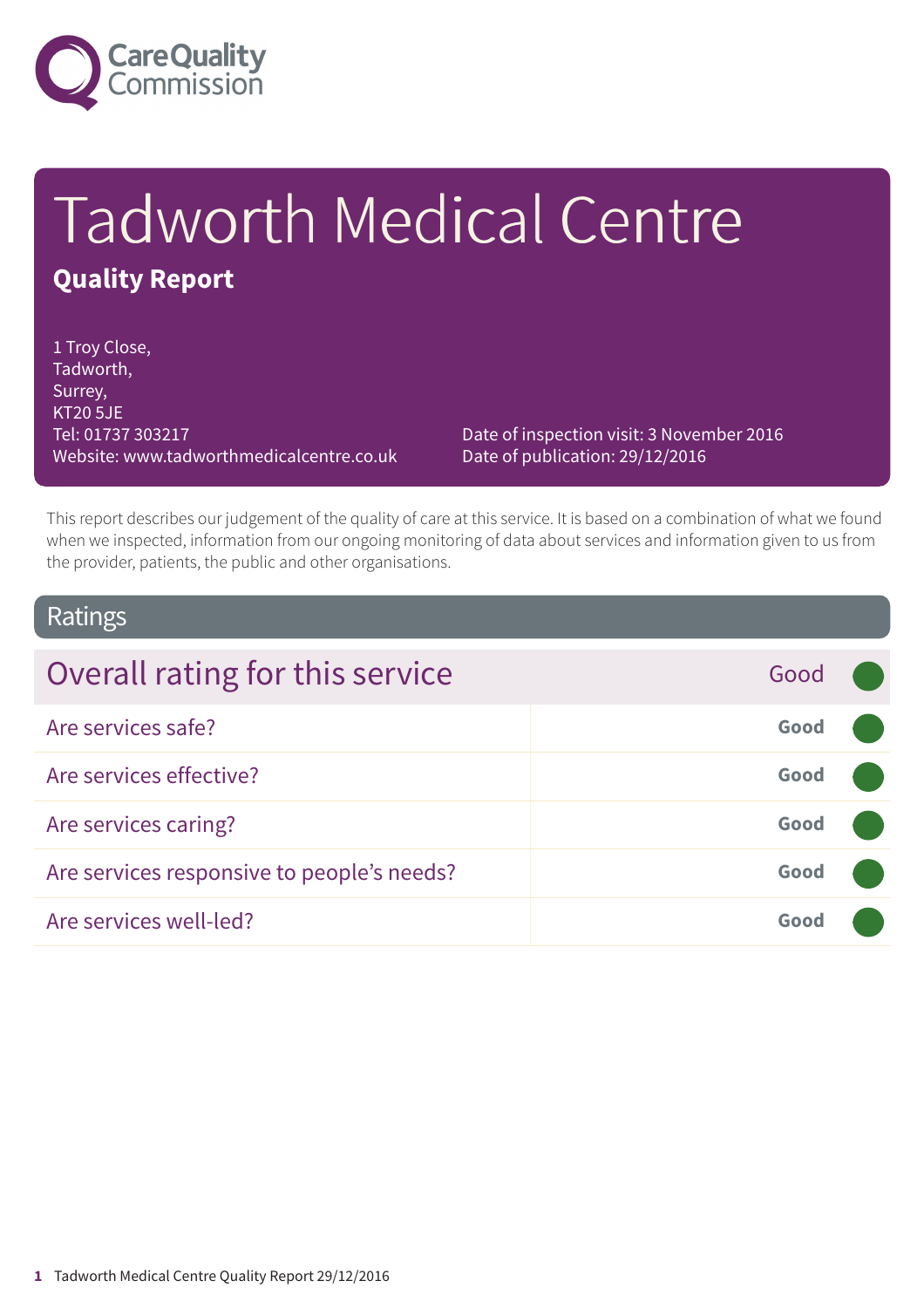### **Contents**

| Summary of this inspection                  | Page           |
|---------------------------------------------|----------------|
| Overall summary                             | $\overline{2}$ |
| The five questions we ask and what we found | $\overline{4}$ |
| The six population groups and what we found | 9              |
| What people who use the service say         | 14             |
| Detailed findings from this inspection      |                |
| Our inspection team                         | 15             |
| Background to Tadworth Medical Centre       | 15             |
| Why we carried out this inspection          | 15             |
| How we carried out this inspection          | 15             |
| Detailed findings                           | 17             |
|                                             |                |

### Overall summary

#### **Letter from the Chief Inspector of General Practice**

We carried out an announced comprehensive inspection at Tadworth Medical Centre on 3 November 2016. Overall the practice is rated as Good.

Tadworth Medical Centre was subject to a previous comprehensive inspection in July 2015 where the practice was rated overall as Requires Improvement but more specifically Inadequate for providing safe services. We re-inspected the practice in March 2016 and found that it had not addressed all of the issues previously found. As a result the practice was rated overall as Inadequate and was placed into Special Measures. (The practice had been rated in March 2016 as Inadequate for providing safe and well led services, as Requires Improvement for providing effective, responsive services and as Good for providing caring services).

Following our inspection of the practice in March 2016, the practice sent us an action plan detailing what they would do to meet the regulations. We undertook this comprehensive inspection on 3 November 2016 to check that the provider had followed their action plan and to

confirm they now met the regulations. We found the practice had made significant improvement since our previous inspection. The practice is now rated as Good overall.

- There was an open and transparent approach to safety and an effective system in place for reporting and recording significant events.
- Staff assessed patients' needs and delivered care in line with current evidence based guidance.
- Governance processes were well planned and implemented.
- Continuous improvement was planned and reviewed to ensure improvement within the practice. For example, the practice had reviewed performance for diabetes related indicators which were significantly below the national average and had put in place patient audits, additionally trained staff and additional nursing hours to improve results.
- Risks to staff, patients and visitors were formally assessed and monitored. For example, the practice had processes in place for identifying, recording and managing risks for legionella, fire safety and infection control.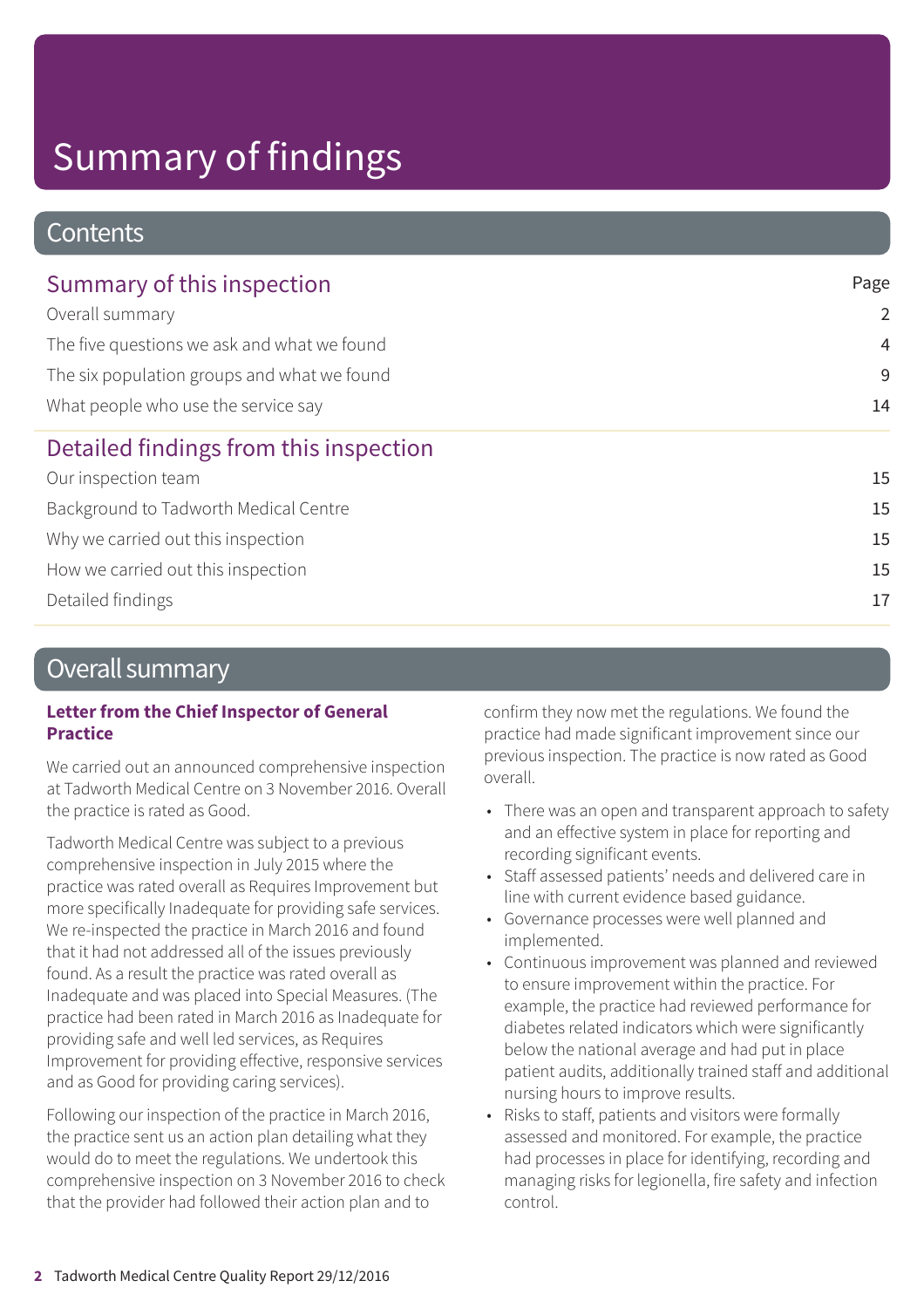- The infection control lead had undertaken additional training and up-to-date infection control audits had been carried out. Findings had been reviewed and appropriate action taken to address any concerns.
- Staff had received training appropriate to their roles and further training needs had been identified and planned. Staff had the skills, knowledge and experience to deliver effective care and treatment.
- Staff had received an appraisal of their performance which was recorded and well managed. Performance management processes were well defined.
- Urgent appointments were usually available on the day they were requested. However, patients rated the practice significantly below average for several aspects of their ability to access services. In response to this the practice had added extended hours appointments at the practice on Tuesday and Thursday from 7.30am to 8am, and on Monday and Wednesday from 6.30pm to 7.30pm. The practice's own patient survey results showed a significant improvement in how patients rated access to services.
- The practice participated in a locality initiative which enabled patients to access appointments from 6.30pm to 9.30pm Monday to Friday and from 9.30am to 1.30pm on Saturdays and Sundays at four different locations (Epsom, Nork, Leatherhead and from Tadworth Medical Centre).
- The practice was an accredited practice with Epsom and Ewell Foodbank (the Trussell Trust) to provide food vouchers to those in urgent need.
- Patients said they were treated with compassion, dignity and respect and they were involved in their care and decisions about their treatment.
- Information about services and how to complain was available and easy to understand. Improvements were made to the quality of care as a result of complaints and concerns.
- The practice had good facilities and was well equipped to treat patients and meet their needs.
- There was a clear leadership structure and staff felt supported by management. The practice proactively sought feedback from staff and patients, which it acted on.
- The provider was aware of and complied with the requirements of the duty of candour.

The areas where the provider should make improvement are:

- Continue to monitor the national patient survey results and ensure that measures are put in place to secure improvements where scores are below average.
- Continue to monitor QOF indicators and ensure that measures are put in place to secure improvements in relation to scores which are below the national average.
- The provider should continue to identify a greater proportion of carers from its patient list, to better support the population it serves.

I am taking Tadworth Medical Centre out of special measures. This recognises the significant improvements made to the quality of care provided by this service.

#### **Professor Steve Field (CBE FRCP FFPH FRCGP)**

Chief Inspector of General Practice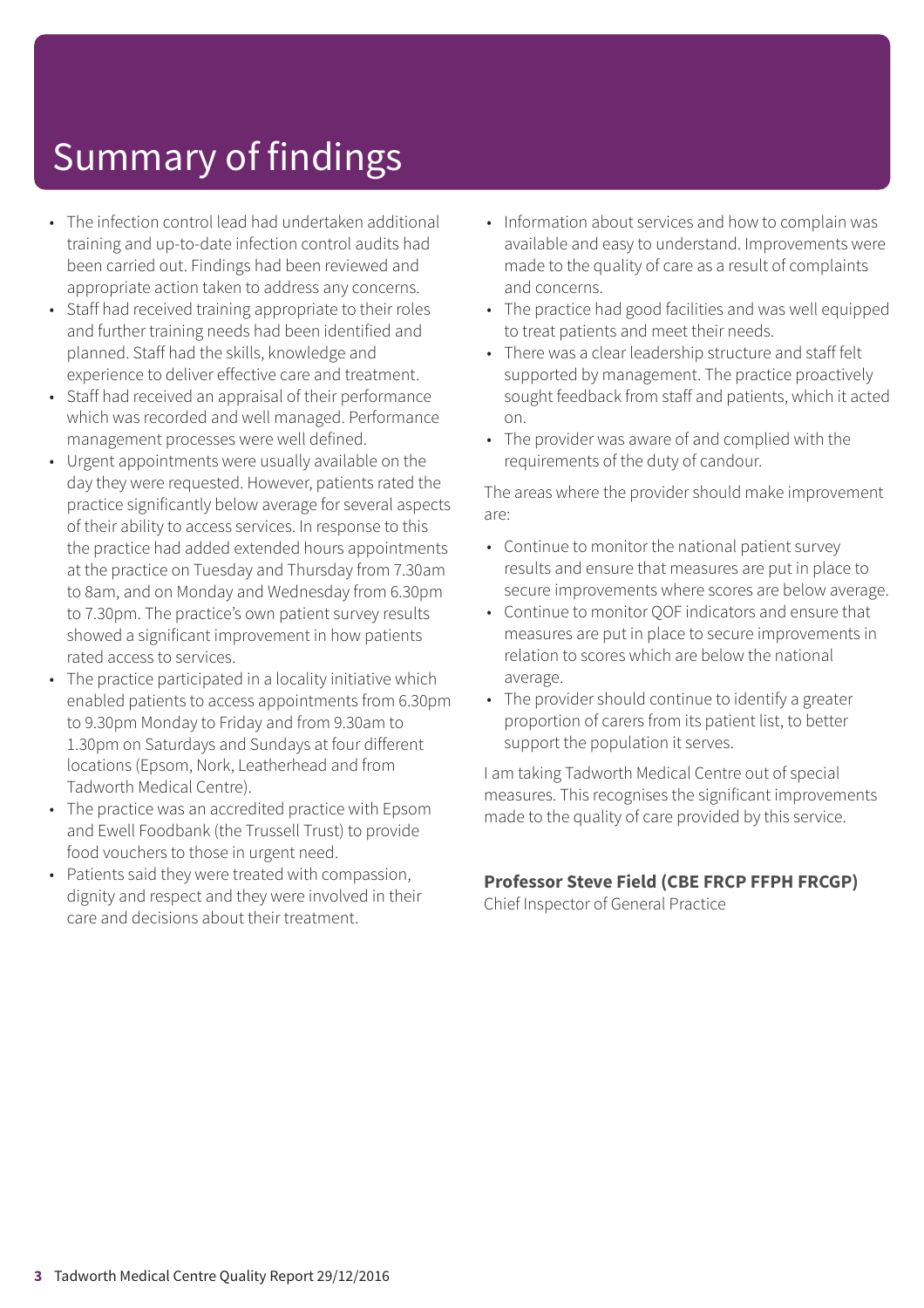### The five questions we ask and what we found

We always ask the following five questions of services.

#### **Ar e services safe ?**

The practice is rated as good for providing safe services. Since the last inspection of the practice in March 2016, the provider had taken action t o address the concerns we had pr eviously found.

- There was an effective system in place for reporting and recording significant events
- Lessons were shared to make sure action was taken to improve saf ety in the practice.
- When things went wrong patients received reasonable support, truthful information, and a written apology. The y wer e told about any actions t o improve processes t o pr event the same thing happening again.
- The practic e had clearly defined and embedded systems, processes and practices in plac e t o keep patients saf e and saf eguarded from abuse. This included recruitment checks for newly appointed staff and disclosur e and barring servic e checks for all staff.
- There were appropriate systems in place to protect patients from the risks associated with medicines management and infection control.
- Risks to patients were assessed and well managed. Health and saf ety risk assessments, for example, and a fir e risk assessment which had been performed and was up t o date.
- The practic e was clean and tidy and ther e wer e arrangements in plac e t o ensur e appropriat e hygiene standards wer e maintained.
- We saw evidenc e that information about saf ety was valued and used t o promot e a cultur e of learning and improvement. All staff wer e encouraged t o be open and transparent and fully committed to reporting incidents. Incident reporting was thorough and analysis of incidents gave a pictur e of saf ety.
- The practice had a comprehensive business continuity plan in plac e for major incidents such as power failur e or building damage. The plans wer e stored appropriately and included emer genc y contact number s for staff.

#### **Ar e services effective ?**

The practice is rated as good for providing effective services. Since the last inspection, the provider had taken action t o address the concerns we had pr eviously found.

**Good –––**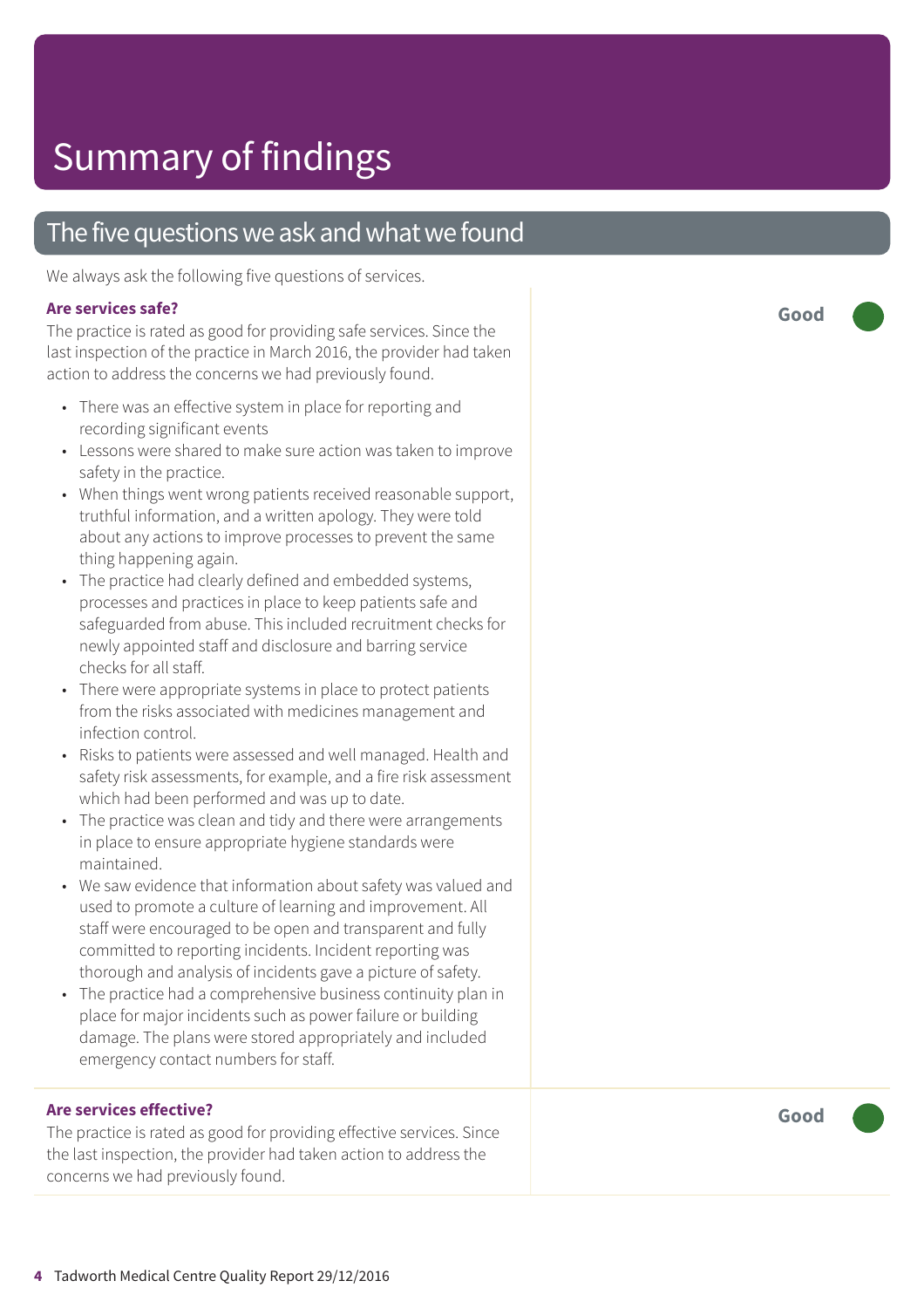- Data from the Quality and Outcomes Framework (QOF) showed patient outcomes were at or above average compared to the national average (with the exception of diabetes indicators). For example, 97% of patients had their diagnosis of heart failure confirmed by an echocardiogram or by specialist assessment, compared to the CCG and national average of 95%
- We noted that QOF scores for diabetes were below average. For example, the percentage of patients on the diabetes register, with a record of a foot examination and risk classification within the preceding 12 months was 44% compared with a national average of 88%. We spoke with the practice regarding this and they were able to show us unverified data. This showed the practice was performing better with still five months left of the QOF year to continue to improve results. For example, unverified data for the first months of 2016 showed a score of 64% of diabetic patients having received a foot examination. The practice was confident that results in this area would continue to improve.
- The practice had responded to the low performance diabetes QOF results by conducting patient audits, setting action plans and employing and training more specialist staff.
- There was evidence that audits were driving improvement in performance to improve patient outcomes. For example, infection control, diabetes care and cervical screening tests.
- Staff assessed needs and delivered care in line with current evidence based guidance.
- Staff had the skills, knowledge and experience to deliver effective care and treatment. For example, the infection control lead had undertaken specific training for the role and relevant staff had received chaperone training.
- There was evidence of appraisals and personal development plans for all staff.
- Staff worked with other health care professionals to understand and meet the range and complexity of patients' needs. For example, staff worked with other health care professionals to understand the needs of patients at high risk of hospital admission.

#### **Are services caring?**

The practice is rated as good for providing caring services. Since the last inspection, the provider had taken action to address the concerns we had previously found.

• Data from the National GP Patient Survey showed patients rated the practice positively for several aspects of care.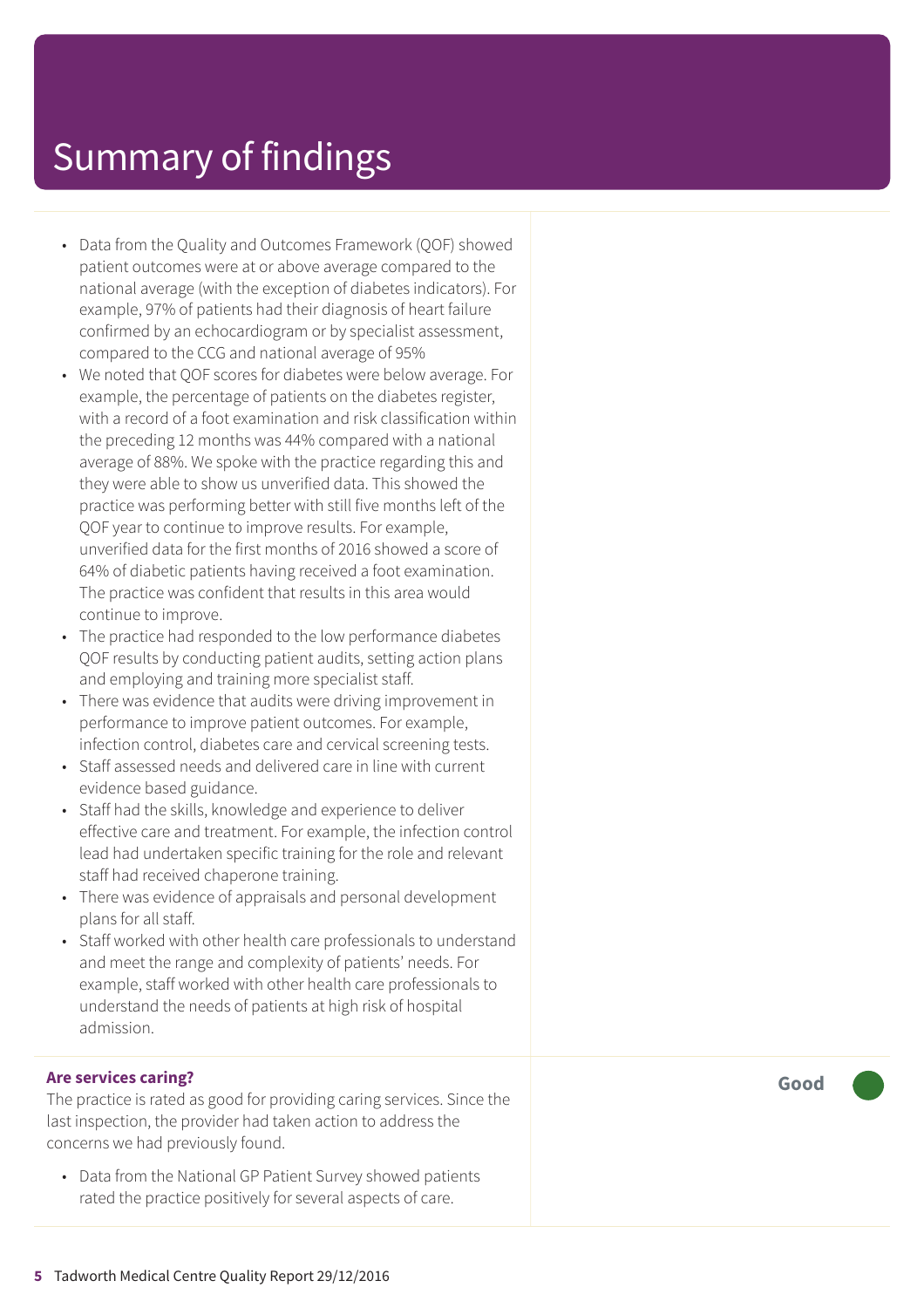- The practice had conducted their own survey (after the July 2016 national patient survey) to ensure patients were happy with the recent changes implemented. The practice had received 100 responses and their own survey results showed higher positive ratings than the national patient survey. For example, 90% of patients who responded to the practice's own survey described the overall experience of this GP practice as good compared to the national patient survey result of 76% (CCG and national average 85%).
- Patients said they were treated with compassion, dignity and respect and they were involved in decisions about their care and treatment.
- Information for patients about the services available was easy to understand and accessible.
- We saw staff treated patients with kindness and respect, and maintained patient and information confidentiality.

#### **Are services responsive to people's needs?**

The practice is rated as good for providing responsive services. Since the last inspection, the provider had taken action to address the concerns we had previously found.

- Practice staff reviewed the needs of its local population and engaged with the NHS England Area Team and Clinical Commissioning Group to secure improvements to services where these were identified.
- Urgent appointments were usually available on the day they were requested. However, patients rated the practice significantly below average for several aspects of their ability to access services. In response to this the practice had extended hours appointments at the practice Tuesdays and Thursday 7.30am to 8am and Monday and Wednesday 6.30pm to 7.30pm. The practice's own patient survey results showed a significant improvement in how patients rated access to services.
- Data from the July 2016 national GP patient survey showed patients rated the practice significantly below average for several aspects of their ability to access services. For example, 29% of patients said they could get through easily to the practice by phone ( CCG average of 68% and national average of 73%). 47% of patients described their experience of making an appointment as good (CCG average of 71% and national average of 73%). Although these figures were low it did show an improvement from the last inspection. However, the practice had put in place several measures to increase patient access to appointments and had conducted their own survey, after the July 2016 national patient survey. One hundred patients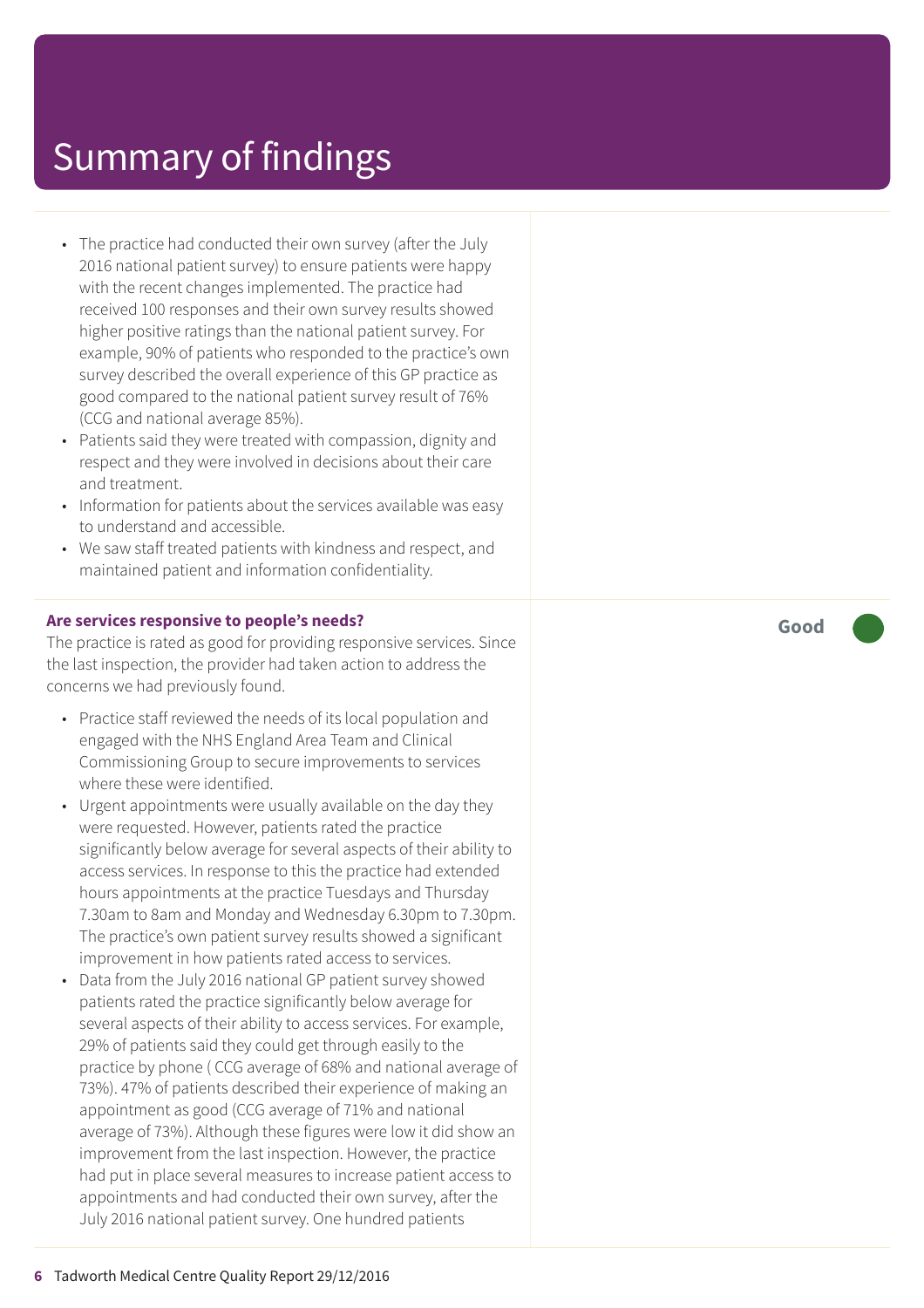answered the same questions as the national patient survey. The response to the survey showed: 66% of patients who responded found it easy to get through to this practice by phone (compared with the patient survey of 29%) and 74% of patients described their overall experience of making an appointment as good (compared with the patient survey of 47%).

- The practice participated in a locality initiative which enabled patients to access appointments from 6.30pm to 9.30pm from Monday to Friday and from 9.30am to 1.30pm on Saturdays and Sundays at four different locations (Epsom, Nork, Leatherhead and from Tadworth Medical Centre).
- The practice had good facilities and was well equipped to treat patients and meet their needs.
- Information about how to complain was available and easy to understand and evidence showed the practice responded quickly to issues raised. Learning from complaints was shared with staff and other stakeholders.
- The practice website contained information about how to manage long terms conditions such as asthma, diabetes and certain minor illnesses.

#### **Are services well-led?**

The practice is rated as good for being well-led. Since the last inspection, the provider had taken action to address the concerns we had previously found

- The practice had a clear vision and strategy to deliver high quality care and promote good outcomes for patients. Staff were clear about the vision and their responsibilities in relation to it.
- There was a clear leadership structure and staff felt supported by management. The practice had a number of policies and procedures to govern activity and held regular governance meetings.
- There was an overarching governance framework which supported the delivery of the strategy and good quality care. This included arrangements to monitor and improve quality and identify risk. For example, clinical audits had been completed where risk had been identified through the QOF results and actions completed from the outcome of infection control audits.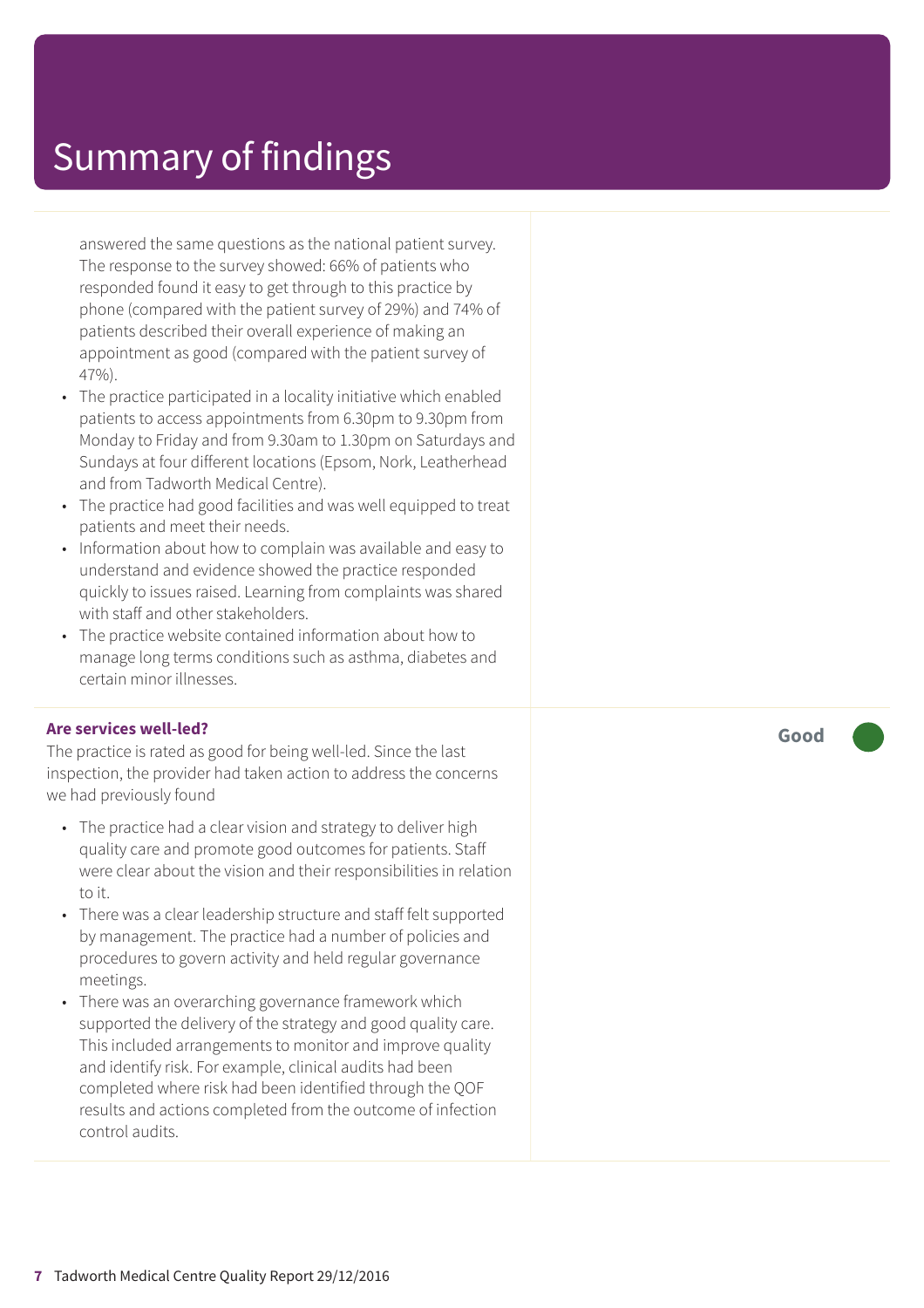- The provider was aware of and complied with the requirements of the duty of candour. The partners encouraged a culture of openness and honesty. The practice had systems in place for notifiable safety incidents and ensured this information was shared with staff to ensure appropriate action was taken.
- The practice had formal induction programmes for newly appointed staff which included specific training for different roles. The practice had reviewed and updated the process for staff training and appraisals. Staff had received up to date and relevant training for their role and all staff had received an appropriate appraisal.
- The practice proactively sought feedback from staff and patients, which it acted on. The patient participation group was active.
- There was a strong focus on continuous learning and improvement at all levels.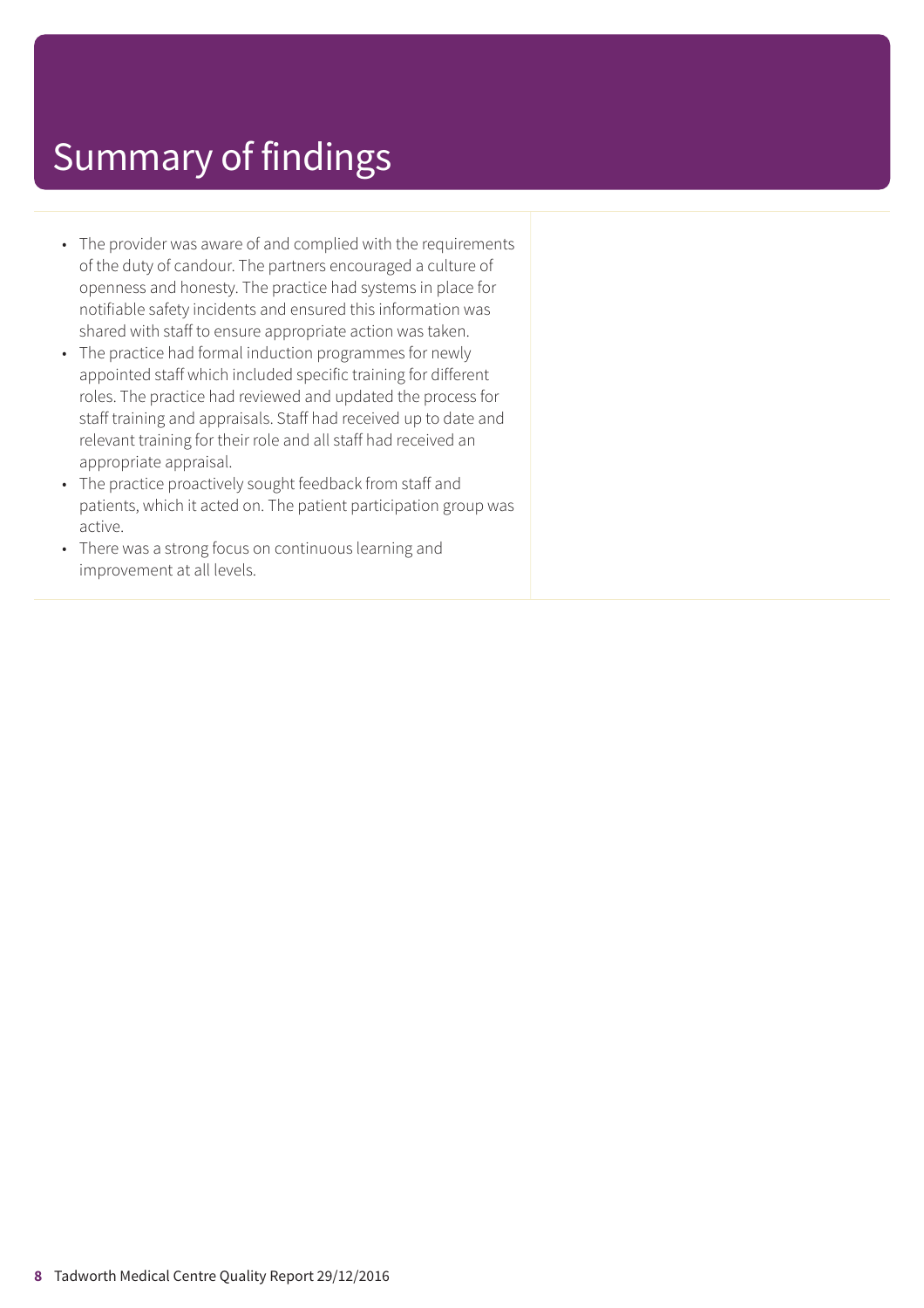### The six population groups and what we found

We always inspect the quality of care for these six population groups.

#### **Older people**

The practice is rated as good for the care of older people.

- Patients over 65 years of age made up 25% of the practice population. The practice provided care to patients within eight local residential and nursing homes. Weekly GP visits wer e made t o residents within those homes.
- The practic e worked closely with district nurses and the community matron to share information regarding older housebound patients and ensure their access to appropriate support and care.
- The practice was responsive to the needs of older people, and offered home visits and ur gent appointments for those with enhanced needs.
- Older patients with complex car e needs and those at risk of hospital admission all had personalised car e plans that wer e appropriately shared with local or ganisations t o facilitat e communication and the continuity of care.
- The practice was working to the Gold Standards Framework for those patients with end of lif e car e needs. (The Gold Standards F ramework is a framework t o enable an expected standar d of car e for all people nearing the end of their lives. The aim of the Gold Standards F ramework is t o develop a locally-based system t o improve and optimise the or ganisation and quality of car e for patients and their carer s in the last year of life).
- The practic e offered flu, pneumonia and shingles vaccine programmes.

#### **People with long term conditions**

The practice is rated as good for the care of people with long-term conditions.

- Nursing staff had lead roles in chronic disease management and patients at risk of hospital admission wer e identified as a priority.
- The practic e offered diabetic foot screening. CQC dat a indicated that the practic e achieved 44% for annual foot checks in patients with diabe tes compared t o the C C G averag e of 84% and the national averag e of 88%. However , we viewed unverified dat a that showed the most recent figures for the practice. This dat a showed that the practic e was performing at 64% with five months of the QOF year t o achieve their tar g e t figures.

**Good –––**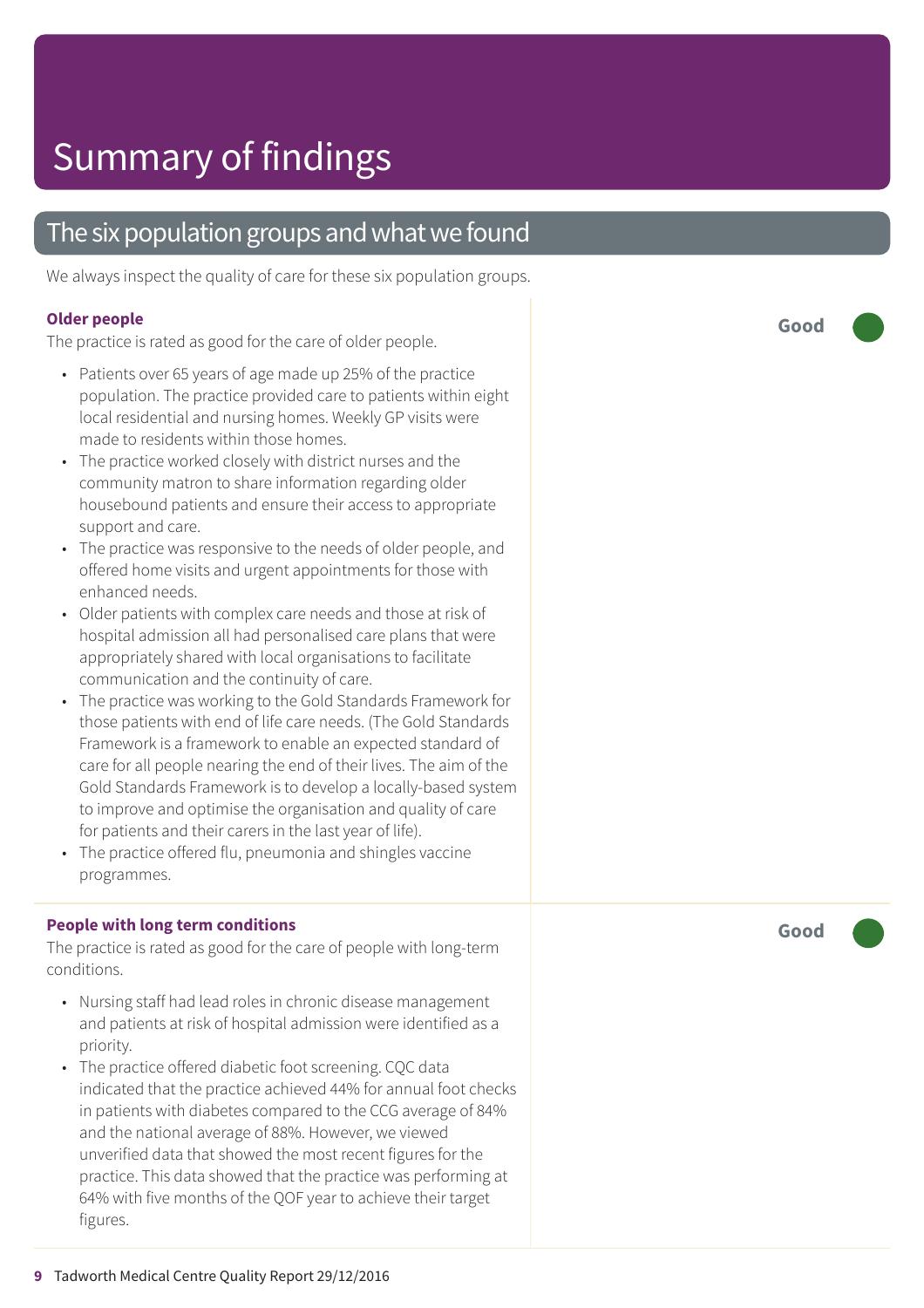- A specialist diabetic nurse visited the practice fortnightly for those patients who needed additional support.
- 90% of patients with chronic obstructive pulmonary disease(COPD) had a review undertaken including an assessment of breathlessness, which was the same as the national average of 90%
- Longer appointments and home visits were available when needed.
- All these patients had a named GP and a structured annual review to check their health and medicines needs were being met. For those patients with the most complex needs, the named GP worked with relevant health and care professionals to deliver a multidisciplinary package of care.
- Patients were supported to self manage their long-term condition by using agreed plans of care and were encouraged to attend self-help groups

#### **Families, children and young people**

The practice is rated as good for the care of families, children and young people.

- There were systems in place to identify and follow up children living in disadvantaged circumstances and who were at risk, for example, children and young people who had a high number of A&E attendances. Immunisation rates were relatively high for all standard childhood immunisations.
- Patients told us that children and young people were treated in an age-appropriate way and were recognised as individuals, and we saw evidence to confirm this.
- We saw positive examples of joint working with midwives, health visitors and school nurses.
- 73% of patients with asthma had an asthma review in the last 12 months that included an assessment of asthma control. This compared to a CCG average of 74% and a national average of 75%.
- 74% of women aged 25-64 were recorded as having had a cervical screening test in the preceding 5 years. This compared to a CCG average of 80% and a national average of 82%.
- The practice held weekly antenatal clinics which were run by midwifes.
- The practice ensured that children needing emergency appointments would be seen on the same day.
- Practice staff had received safeguarding training relevant to their role and knew how to respond if they suspected abuse. Safeguarding policies and procedures were readily available to staff.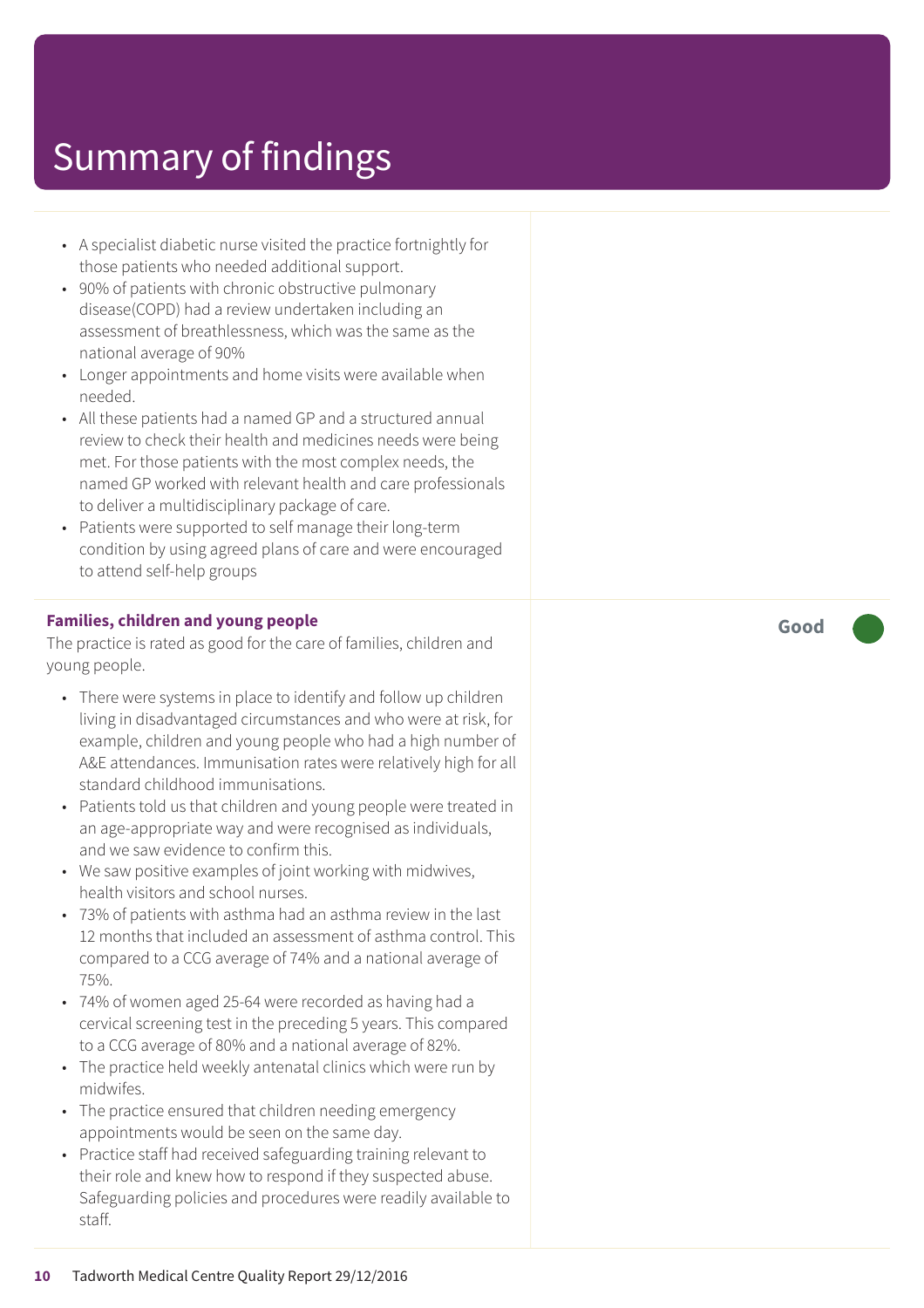• Appointments were available outside of school hours and the premises were suitable for children and babies. Appointments were available at the practice with a GP until 6.30pm and there were pre-bookable appointments on Tuesday and Thursday 7.30am to 8am and Monday and Wednesday 6.30pm to 7.30pm

#### **Working age people (including those recently retired and students)**

The practice is rated as good for the care of working-age people (including those recently retired and students).

- The needs of the working age population, those recently retired and students had been identified and the practice had adjusted the services it offered to ensure these were accessible, flexible and offered continuity of care.
- The practice was proactive in offering online services as well as a full range of health promotion and screening that reflects the needs for this age group.
- Appointments were available at the practice with a GP until 6.30pm and their were pre-bookable appointments on Tuesday and Thursday 7.30am to 8am and Monday and Wednesday 6.30pm to 7.30pm
- The practice was part of a group of GP practices offering evening appointments until 9:30pm as well as weekend appointments, from four locations (Epsom, Nork, Leatherhead and Tadworth Medical Centre).
- Telephone consultations with a GP were available during working hours.
- Electronic Prescription Services (EPS) and a repeat dispensing service helped patients to get their prescriptions easily.
- Travel health and vaccination appointments were available.
- The practice offered Saturday flu clinic appointments to fit in around working patients.

#### **People whose circumstances may make them vulnerable**

The practice is rated as good for the care of people whose circumstances may make them vulnerable.

- The practice held a register of patients living in vulnerable circumstances including those with a learning disability.
- The practice offered longer appointments for patients with a learning disability.
- The practice regularly worked with other health care professionals in the case management of vulnerable patients.
- The practice informed vulnerable patients about how to access various support groups and voluntary organisations.

**Good –––**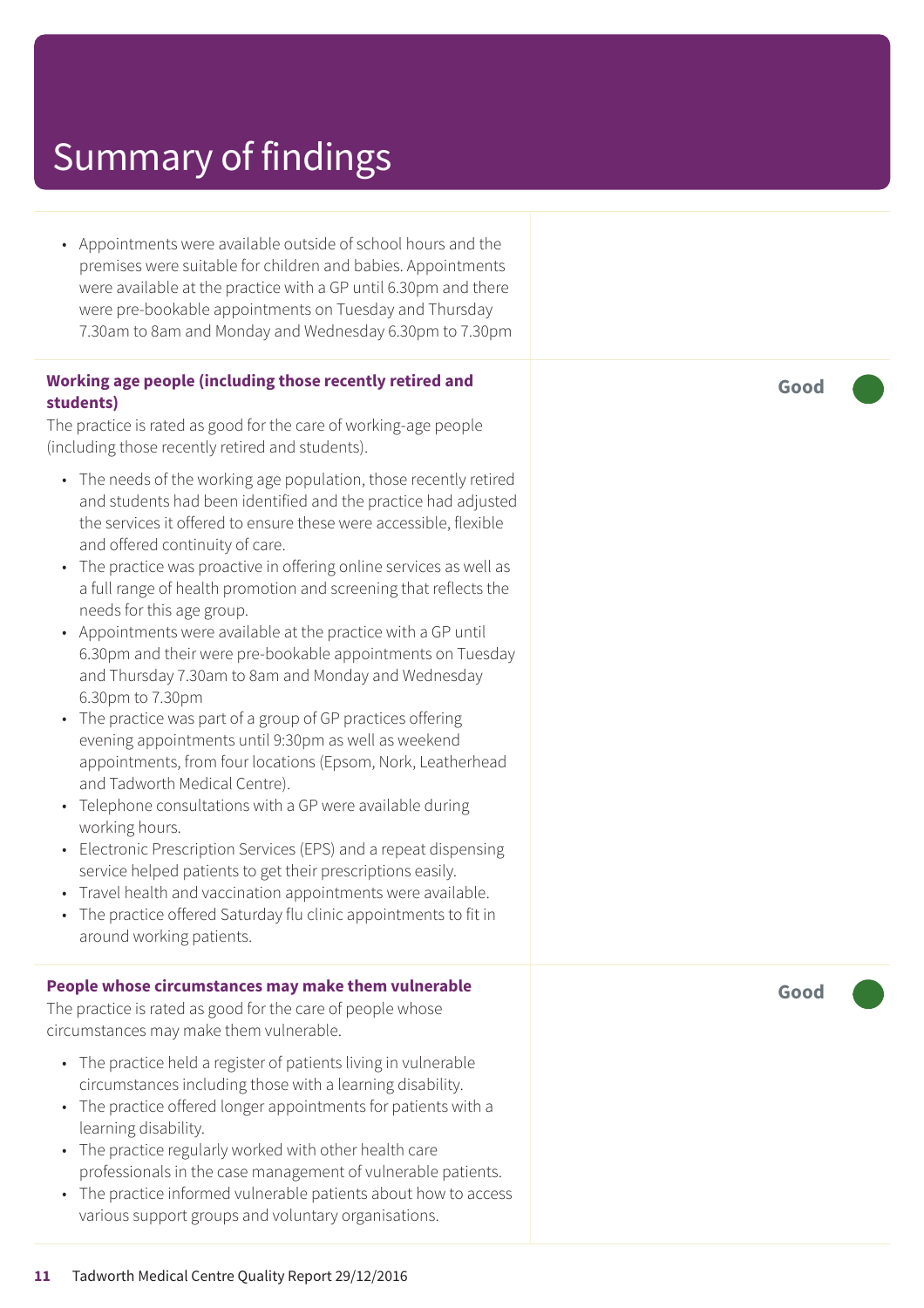- Staff knew how to recognise signs of abuse in vulnerable adults and children. Staff were aware of their responsibilities regarding information sharing, documentation of safeguarding concerns and how to contact relevant agencies in normal working hours and out of hours.
- The practice provided a service to patients with a learning disability. The practice had set up a Quality Improvement Project to improve health outcomes for this patient group.
- The practice was an accredited practice with Epsom and Ewell Foodbank (the Trussell Trust) to provide food vouchers to those in urgent need.
- The practice could accommodate those patients with limited mobility or who used wheelchairs.
- Carers and those patients who had carers, were flagged on the practice computer system and were signposted to the local carers support team.

#### **People experiencing poor mental health (including people with dementia)**

The practice is rated as good for the care of people experiencing poor mental health (including people with dementia).

- Patients were monitored as part of the Quality and Outcomes Framework (QOF) to check that they had an up-to-date care plan. 93% of patients with schizophrenia, bipolar affective disorder and other psychoses had a comprehensive, agreed care plan documented in the record, in the preceding 12 months. This compared to a CCG average of 91% and a national average of 89%.
- 75% of patients diagnosed with dementia had their care reviewed in a face-to-face review in the preceding 12 months. This compared with the CCG average of 80% and was slightly below the national average of 83%.
- The practice regularly worked with multi-disciplinary teams in the case management of patients experiencing poor mental health, including those with dementia.
- The practice looked after a care home for patients with severe mental illness and undertook weekly GP reviews.
- The practice provided a service to patients with a severe mental illness. The practice was in the process of setting up a Quality Improvement Project to improve health outcomes for this patient group.
- The practice carried out advance care planning for patients with dementia.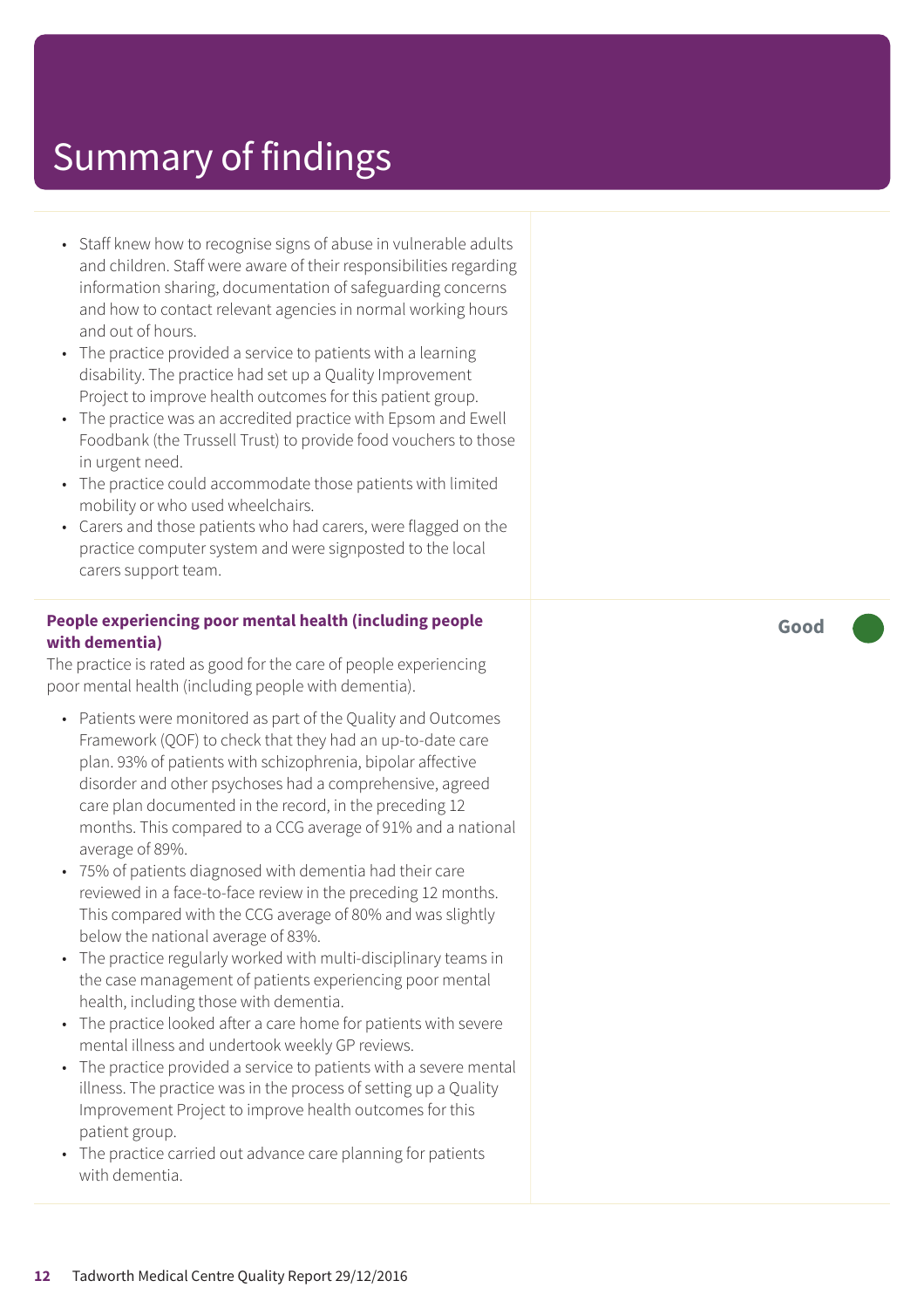- The practice had told patients experiencing poor mental health about how to access various support groups and voluntary organisations.
- The practice had a system in place to follow up patients who had attended accident and emergency where they may have been experiencing poor mental health.
- Staff had a good understanding of how to support patients with mental health needs and dementia. GPs were trained in the Mental Capacity Act 2005 and the appropriate use of Deprivation of Liberty Safeguards (DOLS).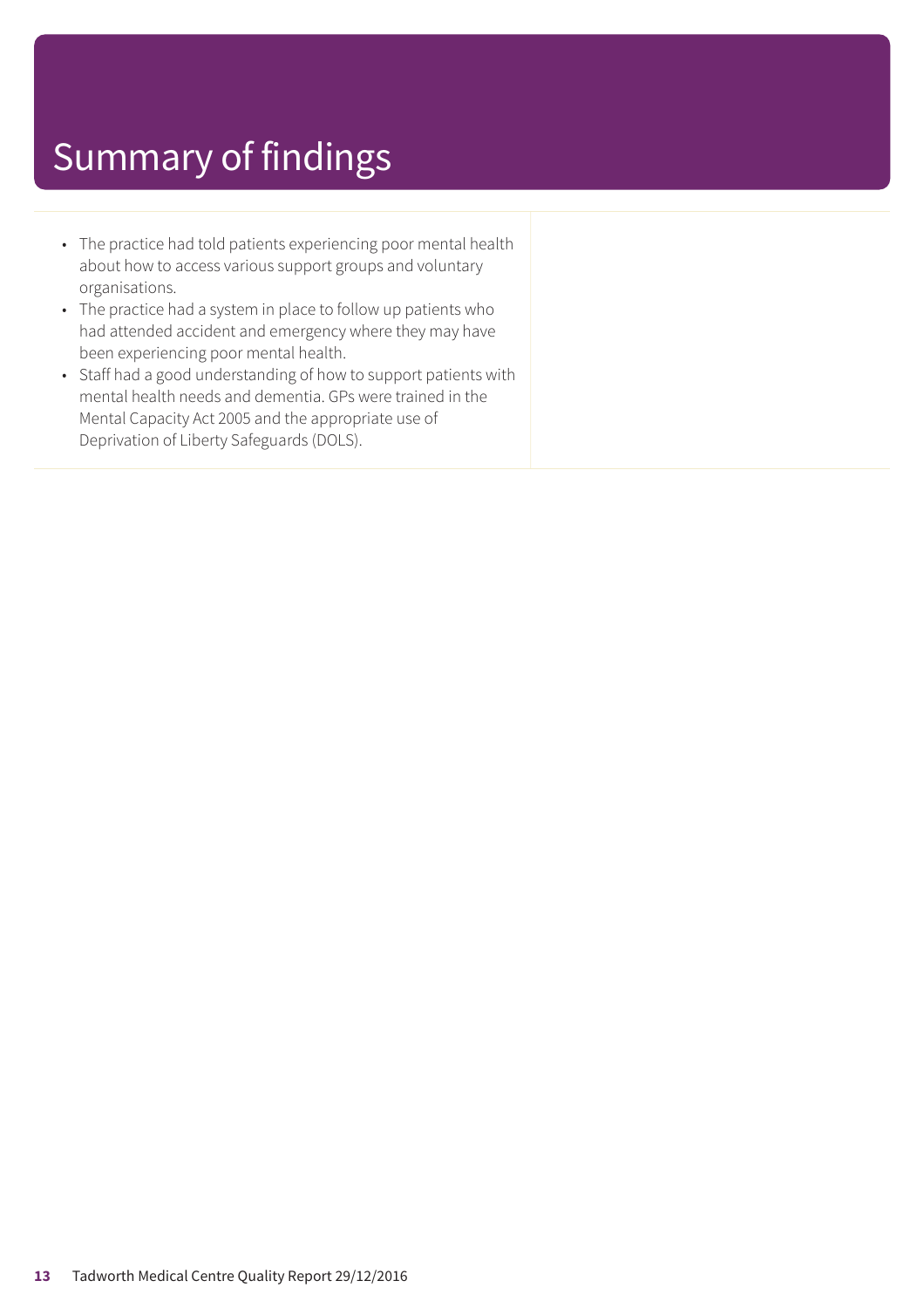### What people who use the service say

The national GP patient survey results were published on July 2016. The results showed the practice was performing below local and national averages. 251 survey forms were distributed and 103 were returned. This represented 1% of the practice's patient list.

- 29% of patients who responded found it easy to get through to this practice by phone compared to the national average of 73%.
- 54% of patients who responded were able to get an appointment to see or speak to someone the last time they tried compared to the national average of 76%.
- 76% of patients who responded described the overall experience of this GP practice as good compared to the national average of 85%.
- 62% of patients who responded said they would recommend this GP practice to someone who has just moved to the local area compared to the national average of 79%.

The practice was aware of their low patient survey figures and had actioned a number of changes to improve the services for patients. This included reviewing the number of phone lines and having an extra member of staff available to answer calls during their busiest times of the day. Ensuring patients were aware of the number of patients in front of them when queuing for the phone to be answered. They had also employed more staff including a new GP and healthcare assistant and increased the number of GP appointments available as well as having extended hours four days a week. The practice had also been included in providing services seven days a week with a hub of other practices in the locality. It had been agreed that the practice would provide a late evening service for the hub on Mondays, Thursdays and Fridays 6.30pm to 9.30pm and on Saturdays 9am to 1.30pm. Appointments would be available to the practices own patients and those from the hub. Appointments could be pre-booked or booked on the day.

The practice had conducted their own survey to ensure patients were happy with the changes implemented. The practice had received 100 responses and their own survey results showed that:-

- 65.5% of patients who responded (compared with the patient survey of 29%)
- 77% of patients who responded were able to get an appointment to see or speak to someone the last time they tried (compared with the patient survey of 54%)
- 90% of patients who responded described the overall experience of this GP practice as good (compared with the patient survey of 76%)
- 89% of patients who responded said they would recommend this GP practice to someone who has just moved to the local area (compared with the patient survey of 62%)

As part of our inspection we also asked for CQC comment cards to be completed by patients prior to our inspection. We received 19 comment cards which were all positive about the standard of care received. Patients considered they were treated with kindness and compassion by all staff at the practice and the service was repeatedly described as good and excellent. Patients commented the environment was clean and tidy. Patients described the GPs and nurses as caring, professional and told us that they were listened to. A few of the comments we received praised individual GPs and nurses for the care they had received.

We spoke with seven patients including two members of the patient participation group during the inspection. All seven patients said they were satisfied with the care they received and thought staff were approachable, committed and caring. They told us they always had enough time to discuss their medical concerns. We did receive two comments that getting timely appointments could be problematic. Four of the comments cards also stated this.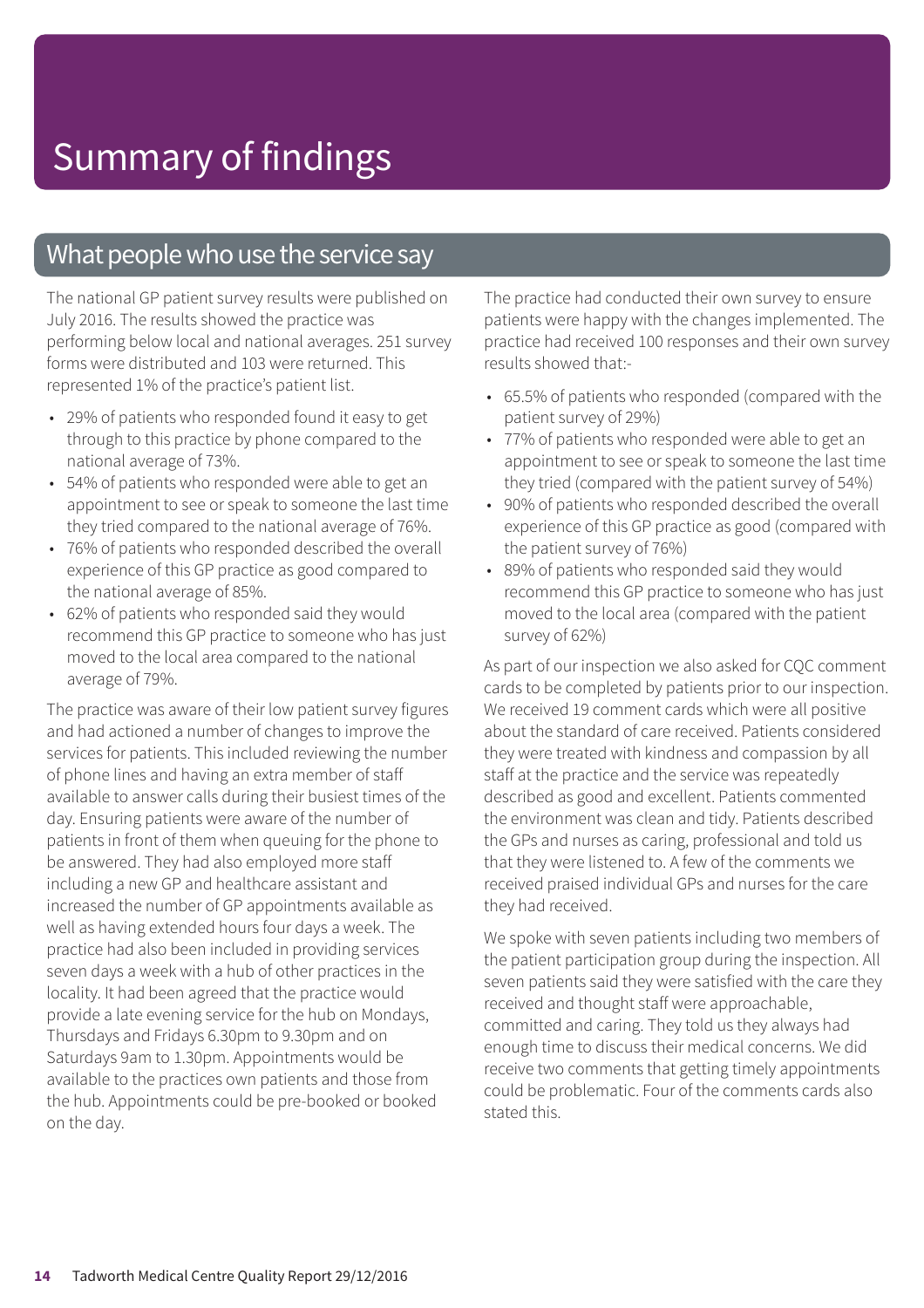

# Tadworth Medical Centre **Detailed findings**

### Our inspection team

#### **Our inspection team was led by:**

Our inspection team was led by a CQC Lead Inspector**.** The team included a GP specialist adviser and a practice manager specialist adviser.

### **Background to Tadworth Medical Centre**

Tadworth Medical Centre provides general medical services to the population living in the catchment areas of Tadworth, Epsom Downs, Langley Vale, Kingswood, Lower Kingswood, Burgh Heath, Tattenham Corner, Walton-on-the-Hill, Nork and part of Banstead. There are approximately 9,265 registered patients.

Tadworth Medical Centre is purpose built and has disabled access. There is a seated waiting area situated near the reception desk. All of the GP consulting rooms and nurse treatment rooms are located on the ground floor. There is a toilet for patients with disabilities and baby changing facilities. Staff offices and facilities are located on the first floor

Tadworth Medical Centre is run by three partners GPs (two male and one female). The practice is also supported by four salaried GPs (three female and one male), three practice nurses and two healthcare assistants. The practice also has a team of receptionists, administrators, secretaries and a practice manager.

The practice is a GP training practice and supports undergraduates and new registrar doctors in training. The practice runs a number of services for its patients including asthma reviews, child immunisation, diabetes reviews, new patient checks and holiday vaccines and advice.

Services are provided from:

1 Troy Close, Tadworth, Surrey, KT20 5JE

The practice is open from 8am to 6.30pm on weekdays.

Extended hours appointments were offered at the practice on Tuesdays and Thursday 7.30am to 8am and Monday and Wednesday 6.30pm to 7.30pm

The practice is part of a hub of GP practices offering evening weekday appointments 6.30pm to 9.30pm and weekend appointments 9.30am to 1.30pm. Appointments are available from four locations (Epsom, Nork, Leatherhead and from Tadworth Medical Centre).

During the times when the practice is closed, the practice has arrangements for patients to access care from an Out of Hours provider.

The practice delivers services to a slightly higher number of patients who are aged 65 years and over, when compared with the national average. Care is provided to patients living in residential and nursing home facilities and a local hospice. Data available to the Care Quality Commission (CQC) shows the number of registered patients suffering income deprivation is lower than the national average. The practice told us they provided care to patients in an area of high deprivation when compared with the local clinical commissioning group (CCG) average.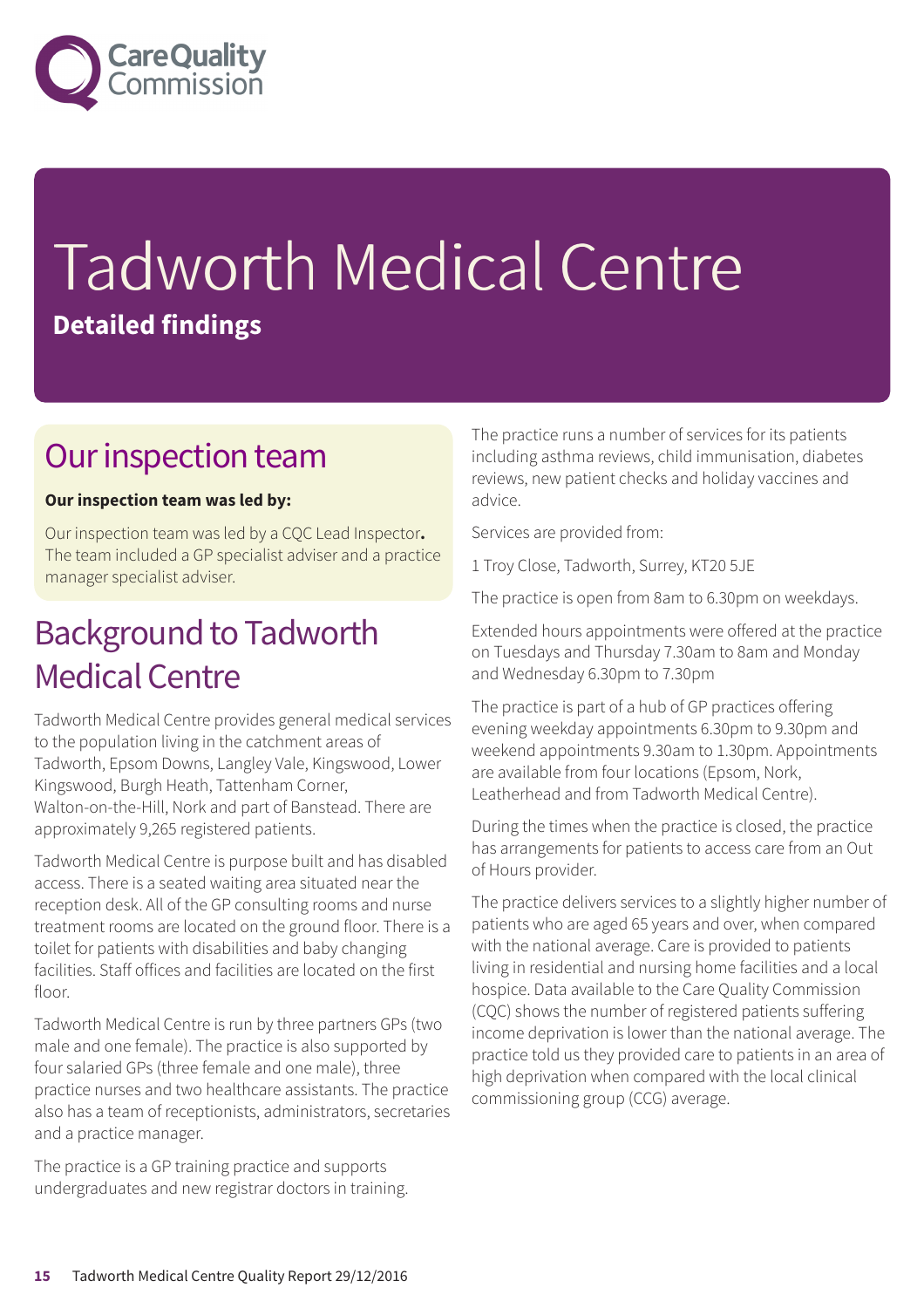# Detailed findings

### Why we carried out this inspection

We inspected this service as part of our new comprehensive inspection programme. A previous inspection had taken place in March 2016 after which the practice was rated as inadequate and placed into special measures. The purpose of this most recent inspection was to check that improvements had been made.

We carried out a comprehensive inspection of this service under Section 60 of the Health and Social Care Act 2008 as part of our regulatory functions. The inspection was planned to check whether the provider is meeting the legal requirements and regulations associated with the Health and Social Care Act 2008, to look at the overall quality of the service, and to provide a rating for the service under the Care Act 2014.

### How we carried out this inspection

Before visiting, we reviewed a range of information we hold about the practice and asked other organisations to share what they knew. We carried out an announced visit on 3 November 2016.

During our visit we:

- We spoke with a range of staff. Those we spoke to were the principal GPs, the practice nurse, a HCA, the practice manager, administrators and secretary's as well as reception staff.
- We observed how patients were being cared for and talked with carers and/or family members
- The GP SPA reviewed an anonymised sample of the personal care or treatment records of patients.
- We reviewed comment cards where patients and members of the public shared their views and experiences of the service.
- We spoke with a nursing home who informed us they were happy with the care the GP provided for their residents.

To get to the heart of patients' experiences of care and treatment, we always ask the following five questions:

- $\cdot$  Is it safe?
- Is it effective?
- Is it caring?
- Is it responsive to people's needs?
- Is it well-led?

We also looked at how well services were provided for specific groups of people and what good care looked like for them. The population groups are:

- Older people
- People with long-term conditions
- Families, children and young people
- Working age people (including those recently retired and students)
- People whose circumstances may make them vulnerable
- People experiencing poor mental health (including people with dementia)

Please note that when referring to information throughout this report, for example any reference to the Quality and Outcomes Framework data, this relates to the most recent information available to the CQC at that time. (CQC review the results of the patient survey for each GP practice and adjusts the data to account for potential differences between the demographic profile of all eligible patients in a practice and the patients who actually complete a questionnaire).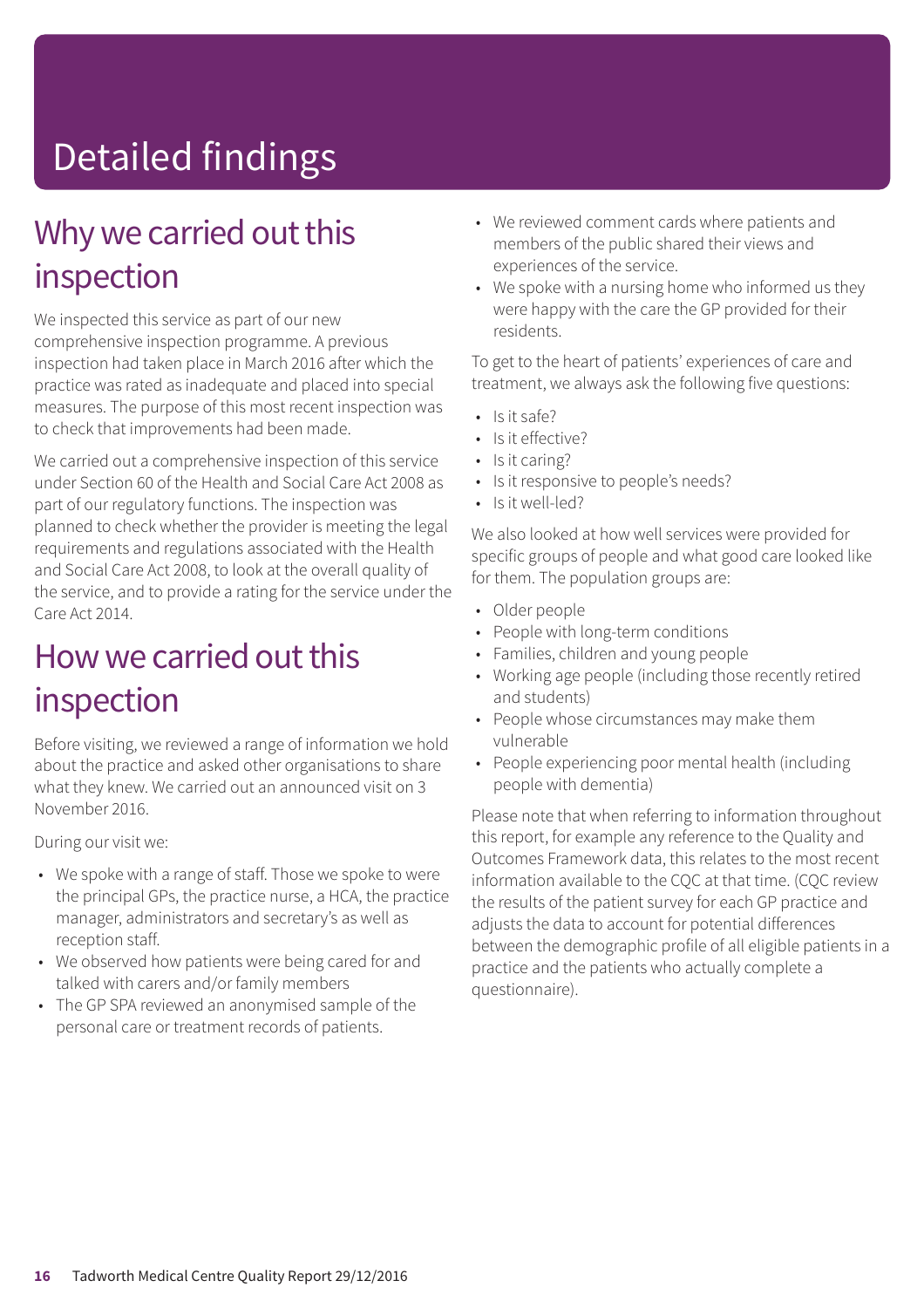# Are services safe?

## **Our findings**

The practice is rated as good for providing safe services. All of the areas of concern identified within our previous inspection in March 2016 had been addressed.

#### **Safe track record and learning**

There was an effective system in place for reporting and recording significant events.

- Staff told us they would inform the practice manager of any incidents and there was a recording form available on the practice's computer system. The incident recording form supported the recording of notifiable incidents under the duty of candour. (The duty of candour is a set of specific legal requirements that providers of services must follow when things go wrong with care and treatment).
- We saw evidence that when things went wrong with care and treatment, patients were informed of the incident, received reasonable support, truthful information, a written apology and were told about any actions to improve processes to prevent the same thing happening again.
- The practice carried out a thorough analysis of the significant events.

We reviewed safety records, incident reports, patient safety alerts and minutes of meetings where these were discussed. We saw evidence that lessons were shared and action was taken to improve safety in the practice. For example, a patient phoned the practice in relation to a referral and it was found that it had not been sent. However, it had also been noted that the reception staff did not speak with the secretaries and so the patient was incorrectly informed that it had been sent. This was entered as a significant event, investigated and lessons were learnt. A new system was put in place and the secretaries now maintained a log indicating clearly when a referral had been sent. It was also re-enforced with the reception staff to ask secretaries to respond to referral queries.

#### **Overview of safety systems and processes**

Previously staff had not been trained to act as chaperones or had training in infection control. There was a lack of

processes for actioning results from infection control audits. Clinical rooms did have the correct containers to ensure the safe disposal of sharps waste and DBS checks had not been completed for staff who required them.

At this inspection the practice had addressed our areas of concern and had clearly defined and embedded systems, processes and practices in place to keep patients safe and safeguarded from abuse, which included:

- Arrangements were in place to safeguard children and vulnerable adults from abuse. These arrangements reflected relevant legislation and local requirements. Policies were accessible to all staff. The policies clearly outlined who to contact for further guidance if staff had concerns about a patient's welfare. Flow charts which clearly outlined who to contact for further guidance if staff had concerns about a patient's welfare were displayed in treatments rooms and in the reception staff area. There was a lead member of staff for safeguarding. The GPs attended safeguarding meetings when possible and always provided reports where necessary for other agencies. Staff demonstrated they understood their responsibilities and all had received training on safeguarding children and vulnerable adults relevant to their role. GPs were trained to child protection or child safeguarding level three. The nurses were trained to child protection or child safeguarding level two and the administration staff to level one.
- A notice in the waiting room and in all clinical rooms advised patients that chaperones were available if required. All staff who acted as chaperones were trained for the role and had received a Disclosure and Barring Service (DBS) check. (DBS checks identify whether a person has a criminal record or is on an official list of people barred from working in roles where they may have contact with children or adults who may be vulnerable).
- The practice maintained appropriate standards of cleanliness and hygiene. We observed the premises to be clean and tidy. A GP partner was the infection control clinical lead who had taken on additional training to support them in this role. There was an infection control protocol in place and all staff had received up to date training. Six monthly infection control audits were undertaken. An audit in May 2016 had been completed and the practice had scored 83%. Two further audits had been undertaken, one in June 2016 where the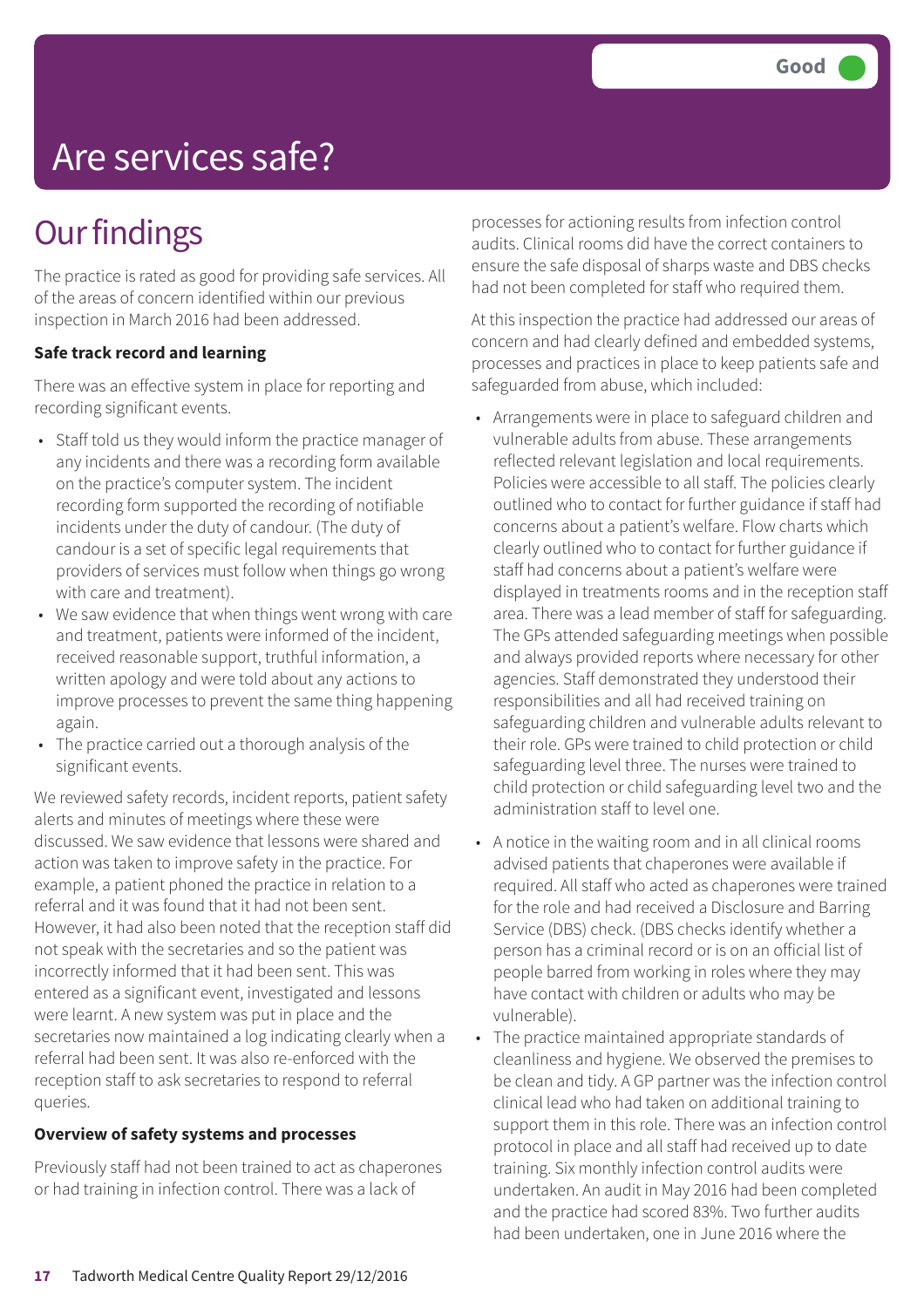### Are services safe?

practice had improved its score to 96% and again in August 2016 where the practice scored 98%. We reviewed the action plan produced from these audits and noted that when actions had been completed these were clearly recorded with dates and results of the actions included. For example, the practice had ensured that clinical rooms had the appropriate bins for sharps disposal (including those used for cytotoxic or cytostatic waste which refers to medicines that has a toxic effect on cells). Posters were also displayed in clinical rooms for the correct sharps disposal. The action plan clearly recorded who had actioned this and the date it had been completed.

- The arrangements for managing medicines, including emergency medicines and vaccines, in the practice kept patients safe (including obtaining, prescribing, recording, handling, storing, security and disposal). We checked medicines stored in treatment rooms and medicine refrigerators and found they were stored securely. Records showed that fridge temperature checks were carried out daily which ensured medicines were stored at appropriate temperatures. Processes were in place to check medicines were within their expiry date and suitable for use. All the medicines we checked were within their expiry dates. Processes were in place for handling repeat prescriptions which included the review of high risk medicines. The practice carried out regular medicines audits, with the support of the local CCG pharmacy team, to ensure prescribing was in line with best practice guidelines for safe prescribing.
- Blank prescription forms and pads were securely stored and there were systems in place to monitor their use.
- Patient Group Directions had been adopted by the practice to allow nurses to administer medicines in line with legislation. Health Care Assistants were trained to administer vaccines and medicines against a patient specific prescription or direction from a prescriber.
- We reviewed five personnel files and found appropriate recruitment checks had been undertaken prior to employment. For example, proof of identification, references, qualifications, registration with the appropriate professional body and the appropriate checks through the Disclosure and Barring Service.

#### **Monitoring risks to patients**

Risks to patients were assessed and well managed.

- There were procedures in place for monitoring and managing risks to patient and staff safety. There was a health and safety policy available with a poster in the reception office which identified local health and safety representatives. The practice had up to date fire risk assessments and carried out regular fire drills. Staff who acted as fire marshals had undertaken additional training.
- All electrical equipment was checked to ensure the equipment was safe to use and clinical equipment was checked to ensure it was working properly. The practice had a variety of other risk assessments in place to monitor safety of the premises such as the practice environment, control of substances hazardous to health and infection control and legionella (Legionella is a term for a particular bacterium which can contaminate water systems in buildings). We saw evidence that actions required from these assessment had been completed.
- Arrangements were in place for planning and monitoring the number of staff and mix of staff needed to meet patients' needs. There was a rota system in place for all the different staffing groups to ensure enough staff were on duty.

#### **Arrangements to deal with emergencies and major incidents**

At our previous inspection in March 2016 we noted that not all clinical staff had received training in treating a patient who has suffered anaphylaxis, and the practice had not risk assessed if a defibrillator was required. (Anaphylaxis is a severe, potentially life-threatening allergic reaction that can develop rapidly**).**

At this inspection we found the practice had adequate arrangements in place to respond to emergencies and major incidents.

- There was an instant messaging system on the computers in all the consultation and treatment rooms which alerted staff to any emergency.
- All staff received annual basic life support training and there were emergency medicines available in the treatment room. All clinical staff had received training for anaphylaxis and 12 out of 16 administration staff members had also received the training. We saw evidence that training dates were planned for the four staff members who had been unable to attend the initial training.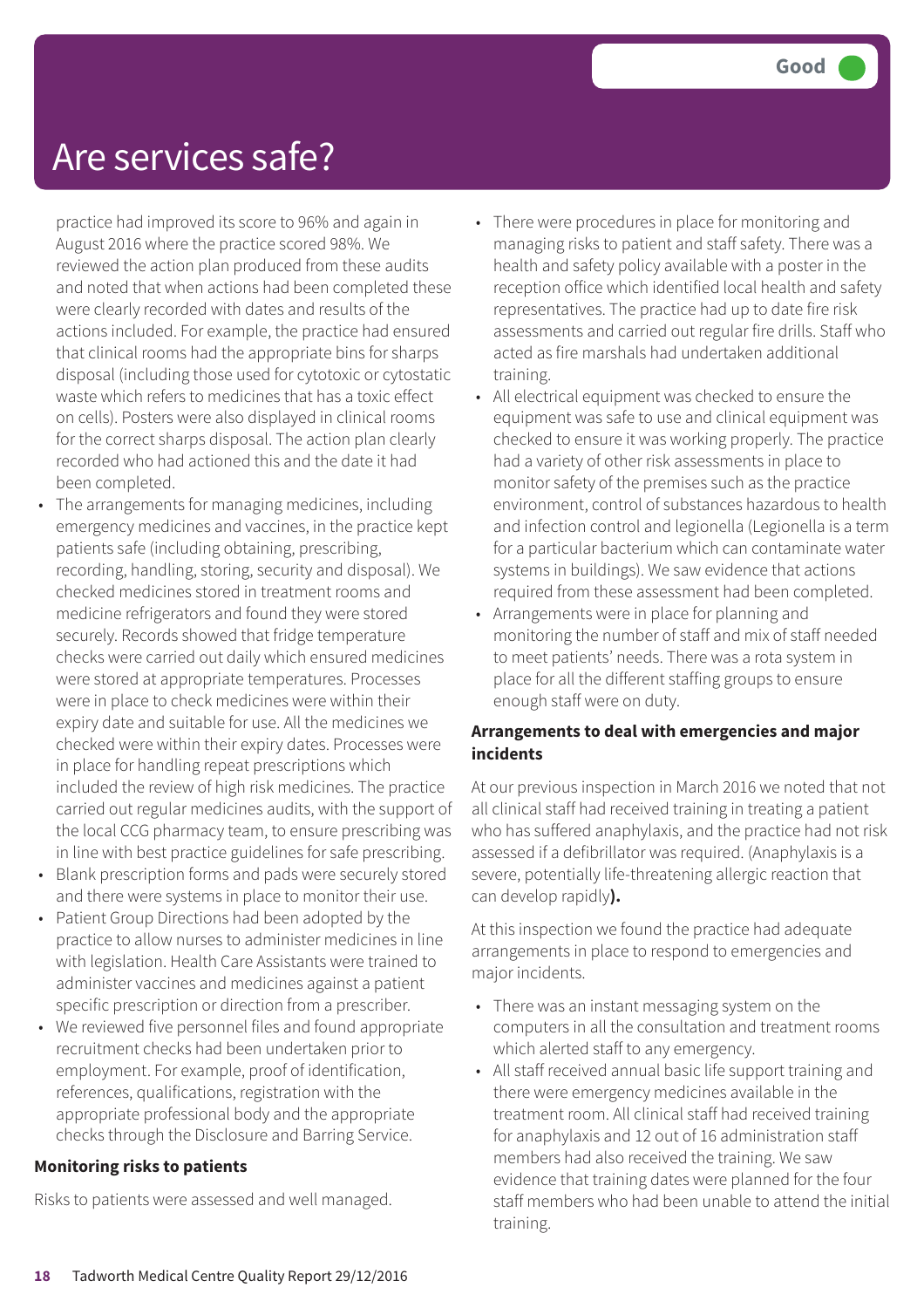## Are services safe?

- The practice had a defibrillator available on the premises and oxygen with adult and children's masks. Staff had received training on how to use the defibrillator. A first aid kit and accident book were available.
- Emergency medicines were easily accessible to staff in a secure area of the practice and all staff knew of their location. All the medicines we checked were in date and stored securely.
- The practice had a comprehensive business continuity plan in place for major incidents such as power failure or building damage. The plan included emergency contact numbers for staff.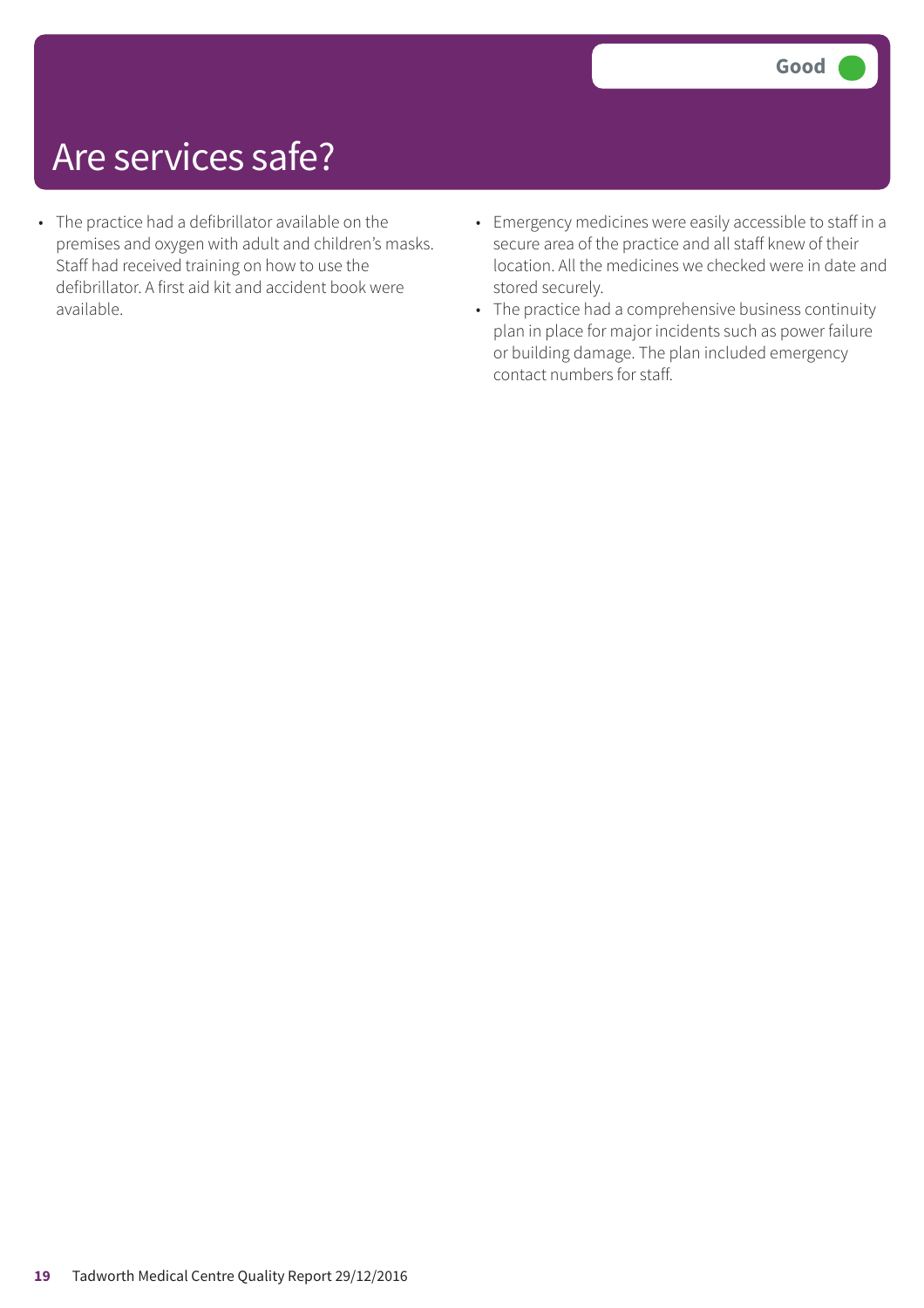## Are services effective?

(for example, treatment is effective)

## **Our findings**

#### **Effective needs assessment**

The practice assessed needs and delivered care in line with relevant and current evidence based guidance and standards, including National Institute for Health and Care Excellence (NICE) best practice guidelines.

- The practice had systems in place to keep all clinical staff up to date. Staff had access to guidelines from NICE and used this information to deliver care and treatment that met patients' needs.
- The practice monitored that these guidelines were followed through risk assessments, audits and random sample checks of patient records.
- The practice used computerised tools to identify patients with complex needs and those that had multidisciplinary care plans documented in their case notes. This ensured that staff authorised to review patients' notes were aware of the most up to date information available
- Interviews with GPs showed that the culture in the practice was that patients were cared for and treated based on need and the practice took account of the patient's age, gender and culture as appropriate.

#### **Management, monitoring and improving outcomes for people**

The practice used the information collected for the Quality and Outcomes Framework (QOF) and performance against national screening programmes to monitor outcomes for patients. (QOF is a system intended to improve the quality of general practice and reward good practice). The most recent published results were 94% of the total number of points available. The practice had an 8% clinical domain exception rate. This was slightly below average when compared with the national average and local clinical commissioning group of 10%. (Exception reporting is the removal of patients from QOF calculations where, for example, the patients are unable to attend a review meeting or certain medicines cannot be prescribed because of side effects).

Data from 2015/2016 showed:

• Performance for diabetes related indicators was lower than the local clinical commissioning group (CCG) and national averages. For example, 67% of patients with

diabetes, whose last measured total cholesterol was in a range of a healthy adult, compared to the clinical commissioning group and national average of 80%. However, unverified data showed the practice was performing better with a current score of 64% and five months left of the QOF year to continue to improve.

- Others examples were, the percentage of patients with diabetes, on the register, in whom the last blood pressure reading of that of a healthy adult was 54% compared with a national average of 77% (however, unverified data showed a score of 58%) ; the percentage of patients on the diabetes register, with a record of a foot examination and risk classification within the preceding 12 months was 47% compared with a national average of 89% (however, unverified data showed a score of 64%). The practice told us that to help improve care for diabetic patients they had recruited a nurse who specialised in diabetic care and a specialist diabetes nurse visited the practice on a fortnightly basis to assist in the management of more complex patients.
- 74% of patients with hypertension had regular blood pressure tests, which was comparable with the CCG average of 78% but lower than the national average of 83% (however, unverified data showed a score of 71% with five months left of the QOF year to continue to improve).
- Performance for mental health related indicators was comparable to the national average. For example, 93% of patients with schizophrenia, bipolar affective disorder and other psychoses had a record of agreed care plan, compared to the national average of 88% and the CCG average of 91%.

There was evidence of quality improvement including clinical audit.

- Clinical audits were carried out to demonstrate quality improvement and all relevant staff were involved to improve care and treatment and patients' outcomes. We reviewed clinical audits that had been carried out within the last 12 months. The audits indicated where improvements had been made and monitored for their effectiveness.
- We saw that the practice also completed audits for medicine management and infection control. For example, the practice completed regular audits for medicines prescribed. The audits were to ensure that prescribing at the practice was in line with National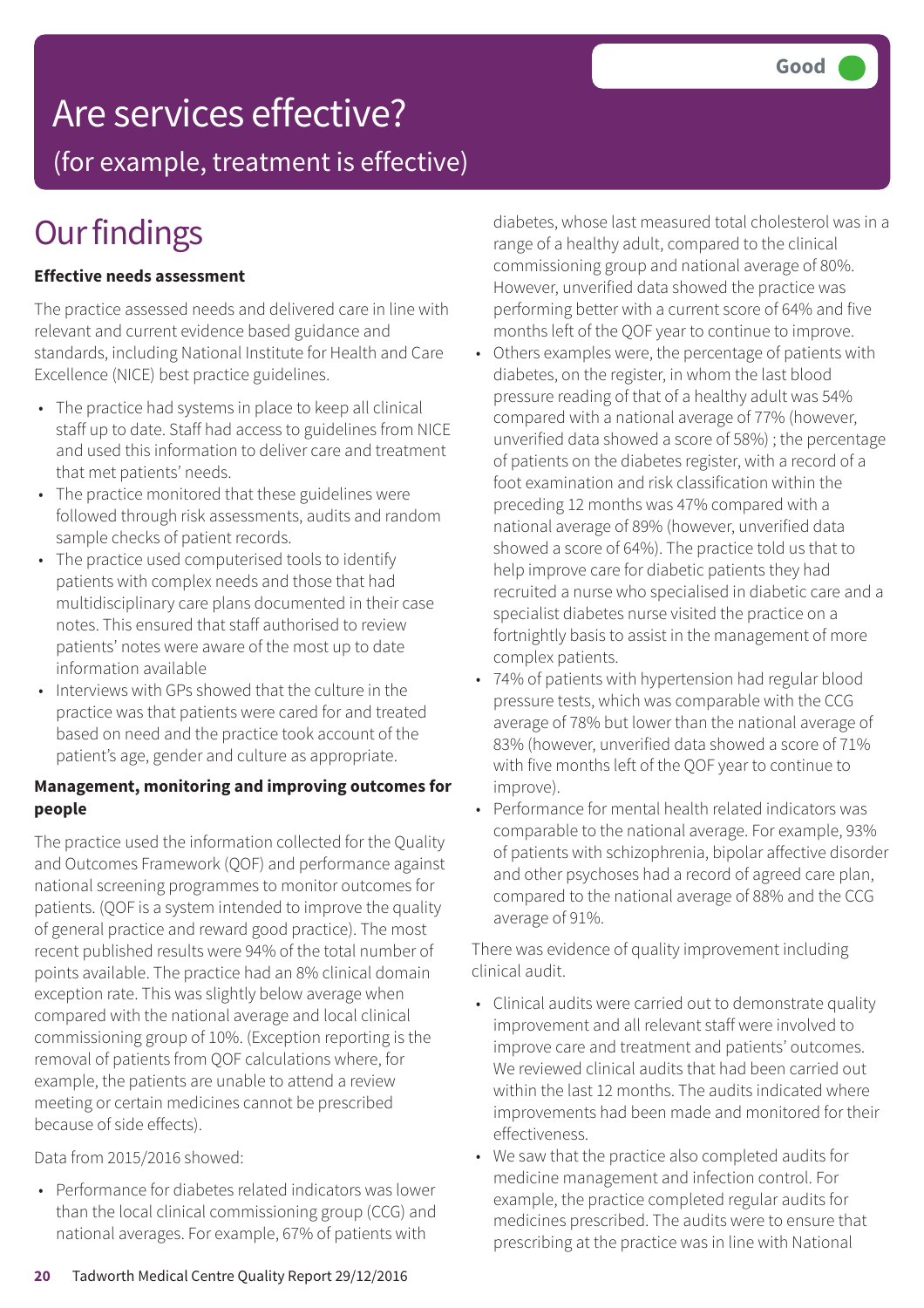# Are services effective?

(for example, treatment is effective)

Institute for Health and Care Excellence (NICE) guidelines. When necessary patients were invited for a medicines review to ensure they were on the optimal medicine for their needs.

The practice participated in the hospital admission avoidance scheme and had identified patients who were at high risk of unplanned admission. These patients were identified on the electronic patient record. The care of these patients was proactively managed using care plans and there was a follow up procedure in place for discharge from hospital.

#### **Effective staffing**

At our previous inspection in March 2016 we reviewed staff training records and found that some staff were not up to date with training in key areas. We also found there was no formal induction programme for newly appointed staff. At this inspection we found staff training had been completed and there was a formal induction programme in place. Staff had the skills, knowledge and experience to deliver effective care and treatment.

- The practice had an induction programme for all newly appointed staff. We saw there was separate role-specific inductions for new staff. This covered such topics as safeguarding, infection prevention and control, fire safety, health and safety and confidentiality.
- The practice could demonstrate how they ensured role-specific training and updating for relevant staff. For example, for those reviewing patients with long-term conditions.
- Staff administering vaccines and taking samples for the cervical screening programme had received specific training which had included an assessment of competence. Staff who administered vaccines could demonstrate how they stayed up to date with changes to the immunisation programmes, for example by access to on line resources and discussion at practice meetings.
- The learning needs of staff were identified through a system of appraisals, meetings and reviews of practice development needs. Staff had access to appropriate training to meet their learning needs and to cover the scope of their work. This included ongoing support, one-to-one meetings, and mentoring, clinical supervision and facilitation and support for revalidating GPs. All staff had received an appraisal within the last 12 months. We saw that performance of individual staff

members was managed to support improvement. Staff undertaking appraisals had received training to support their role and received appropriate support from the partners to implement effective performance management techniques. For example, by setting and reviewing objectives or personal development plans.

- Staff received training that included: safeguarding, fire safety awareness, basic life support and training in anaphylaxis. Staff who acted as fire marshals had undertaken additional training. Staff had access to and made use of e-learning training modules and in-house training. Staff received protected learning time in order to complete training required.
- Staff were encouraged to find relevant courses which they felt would be beneficial to their role and development and were supported to undertake any training. For example, the new practice manager was completing a Primary Health Care Management Diploma.

#### **Coordinating patient care and information sharing**

The information needed to plan and deliver care and treatment was available to relevant staff in a timely and accessible way through the practice's patient record system and their intranet system.

- This included care and risk assessments, care plans, medical records and investigation and test results. The practice had a system to make sure that any 'two-week wait' cancer referrals sent had been received by the relevant hospital department.
- The practice shared relevant information with other services in a timely way, for example when referring patients to other services.

Staff worked together and with other health and social care professionals to understand and meet the range and complexity of patients' needs and to assess and plan ongoing care and treatment. This included when patients moved between services, including when they were referred, or after they were discharged from hospital. Meetings took place with other health care professionals on a monthly basis when care plans were routinely reviewed and updated for patients with complex needs.

#### **Consent to care and treatment**

Staff sought patients' consent to care and treatment in line with legislation and guidance.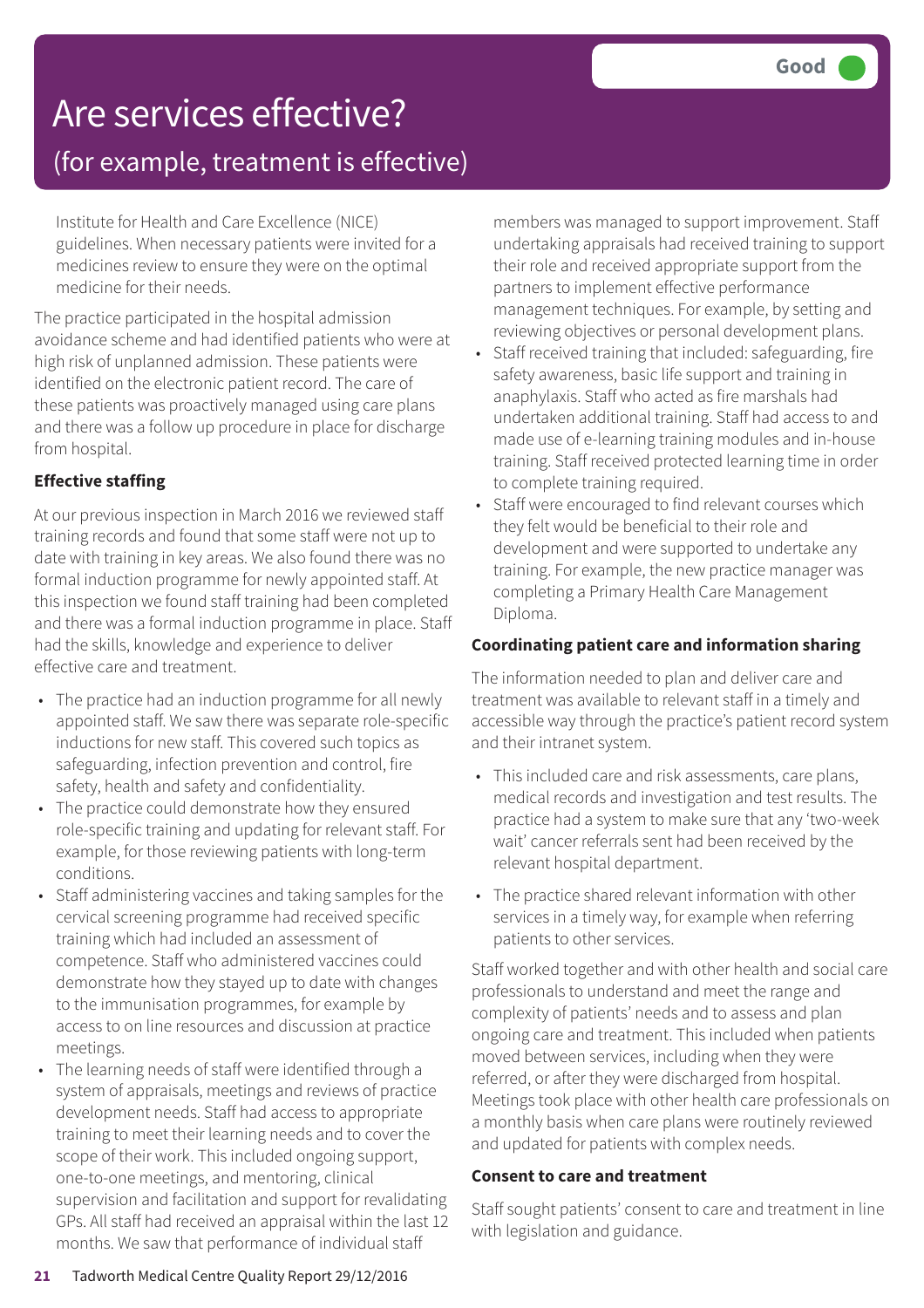## Are services effective?

### (for example, treatment is effective)

- Staff understood the relevant consent and decision-making requirements of legislation and guidance. All GPs had received recent training in the Mental Capacity Act 2005.
- When providing care and treatment for children and young patients, staff carried out assessments of capacity to consent in line with relevant guidance.
- Where a patient's mental capacity to consent to care or treatment was unclear the GP or practice nurse assessed the patient's capacity and, recorded the outcome of the assessment.
- Patients provided consent for specific interventions. For example, minor surgical procedures. The risk associated with the intervention was explained after which patients signed a consent form. The process for seeking consent was monitored through patient records audits.

#### **Supporting patients to live healthier lives**

The practice identified patients who may be in need of extra support. For example:

- Patients receiving end of life care, carers, those at risk of developing a long-term condition and those requiring advice on their diet, smoking and alcohol cessation. Patients were signposted to the relevant service.
- The practice provided a service to patients with a learning disability and maintained a register of 45

patients. Twenty-six of these patients were coded as having had a physical health check. The practice had recognised that this patient group may not proactively attend the surgery and were less likely to receive regular health checks and attend usual screening programmes. The practice had set up a Quality Improvement Project to ensure there was a more proactive approach to identifying patients. This included an action plan for the recall of patients for annual health checks to improve health outcomes and to help identify and treat medical conditions early and improve access to generic health promotion.

• Health information was made available during consultation and GPs used materials available from online services to support the advice given to patients. There was a variety of information available for health promotion and the prevention of ill health in the waiting area and on the practice website

- Midwives were available at the practice.
- The practice's uptake for the cervical screening programme was 74%, compared with the clinical commissioning group (CCG) and national average of 82%.The practice demonstrated how they encouraged uptake of the screening programme by ensuring a female sample taker was available. The practice sent three letters and phoned to remind patients who did not attend for their cervical screening test. The practice followed up women who were referred as a result of abnormal results.
- The practice also encouraged its patients to attend national screening programmes for bowel and breast cancer screening. Bowel cancer screening rates in the last 30 months for those patients aged between 60 and 69 years of age, were at 56% which was comparable with the clinical commissioning group (CCG) average of 59% and the national average of 58%.
- Most childhood immunisation rates for vaccines given were comparable with or above the CCG average. For example, 89% of children under 24 months had received the MMR (measles, mumps, and rubella) vaccine compared to the CCG average of 83%. 94% of babies under 12 months had received their Meningitis C vaccine compared to the CCG average of 89% and the national average of 73%. A system was in place for the practice to contact the parent or carer of those patients who did not attend for their immunisations.

Patients had access to appropriate health assessments and checks. These included health checks for new patients when necessary. Appropriate follow-ups for the outcomes of health assessments and checks were made, where abnormalities or risk factors were identified.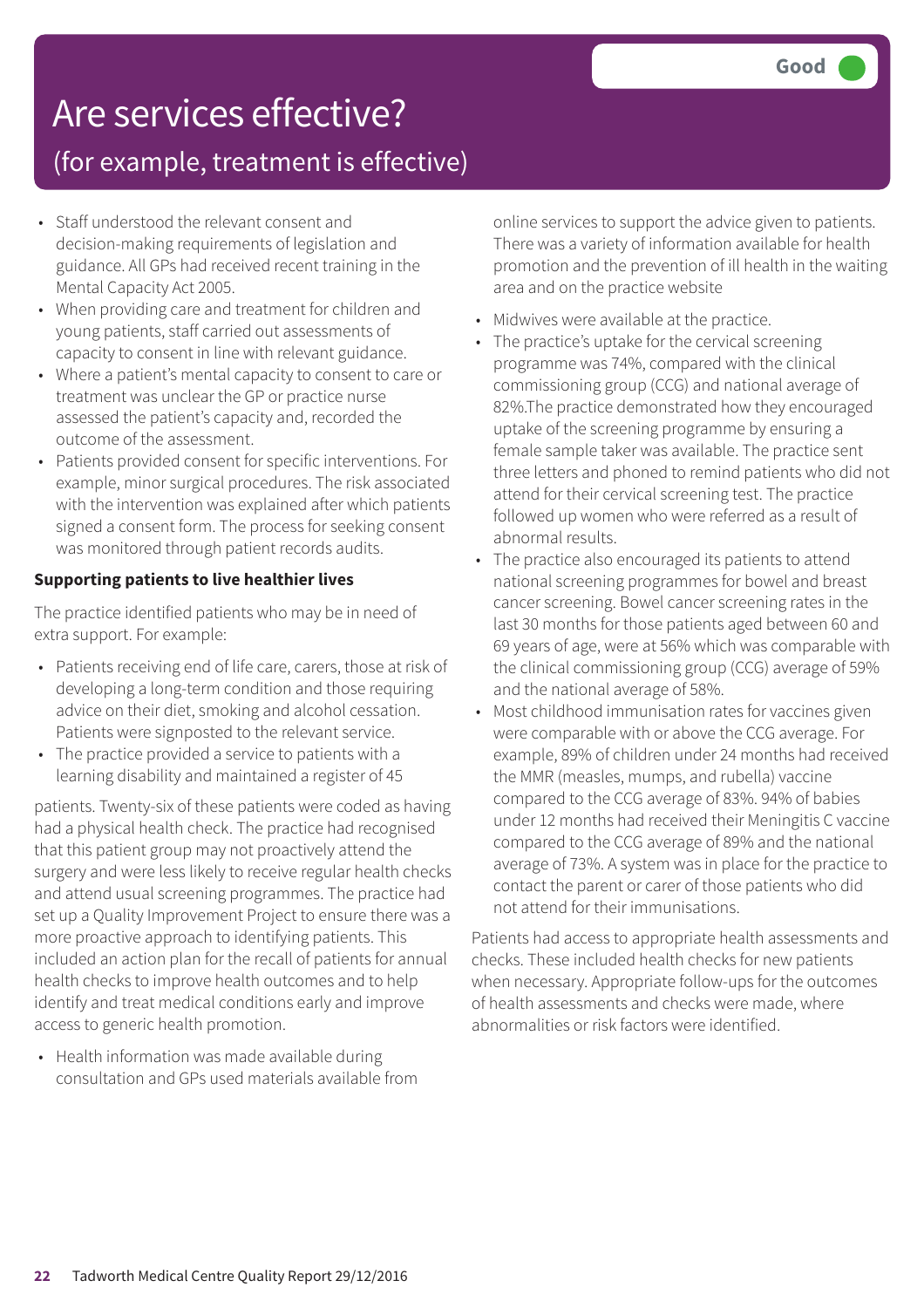# Are services caring?

## **Our findings**

#### **Kindness, dignity, respect and compassion**

We observed members of staff were courteous and very helpful to patients and treated them with dignity and respect.

- Curtains were provided in consulting rooms to maintain patients' privacy and dignity during examinations, investigations and treatments.
- We noted that consultation and treatment room doors were closed during consultations; conversations taking place in these rooms could not be overheard.
- The area around the reception desk was kept clear to promote confidentiality.
- Patients were encouraged to queue away from the desk and not stand directly behind a patient speaking to reception staff at the desk.
- The practice had installed an electronic booking-in system which helped with patient confidentiality.
- Reception staff knew when patients wanted to discuss sensitive issues or appeared distressed they could offer them a private room to discuss their needs.

All of the 19 patient Care Quality Commission comment cards we received were positive about the service experienced. Patients said they felt the practice offered an excellent service and staff were helpful, caring and treated them with dignity and respect.

We spoke with two members of the patient participation group (PPG). They also told us they were satisfied with the care provided by the practice and said their dignity and privacy was respected. Comment cards highlighted that staff responded compassionately when they needed help and provided support when required.

Results from the national GP patient survey showed patients felt they were treated with compassion, dignity and respect. The practice was above average for its satisfaction scores on consultations with GPs and nurses but was slightly mixed for reception staff. For example:

• 93% of patients who responded said the GP was good at listening to them compared to the clinical commissioning group (CCG) average and the national average of 89%.

- 90% of patients who responded said the GP gave them enough time compared to the CCG average and the national average of 87%.
- 98% of patients who responded said they had confidence and trust in the last GP they saw compared to the CCG average of 97% and the national average of 95%.
- 89% of patients who responded said the last GP they spoke to was good at treating them with care and concern compared to the CCG average of 88% and the national average of 85%.
- 88% of patients who responded said the last nurse they spoke to was good at treating them with care and concern compared to the CCG average and the national average of 91%.
- 70% of patients who responded said they found the receptionists at the practice helpful compared to the CCG average of 84% and the national average of 87%.

The practice had conducted their own patient survey. The practice had received 100 responses and their own survey results showed that:-

- 100% of patients who responded said the GP was good at listening to them compared to the patient survey result of 93%.
- 99% of patients who responded said they had confidence and trust in the last GP they saw compared to the patient survey result of 98%.
- 99% of patients who responded said the last GP they spoke to was good at treating them with care and concern compared to the patient survey result of 89%.
- 99% of patients who responded said the last nurse they spoke to was good at treating them with care and concern compared to the patient survey result of 88%.
- 82% of patients who responded said they found the receptionists at the practice helpful compared to the patient survey result of 70%.

#### **Care planning and involvement in decisions about care and treatment**

Patients told us they felt involved in decision making about the care and treatment they received. They also told us they felt listened to and supported by staff and had sufficient time during consultations to make an informed decision about the choice of treatment available to them. Patient feedback from the comment cards we received was also positive and aligned with these views. We also saw that care plans were personalised.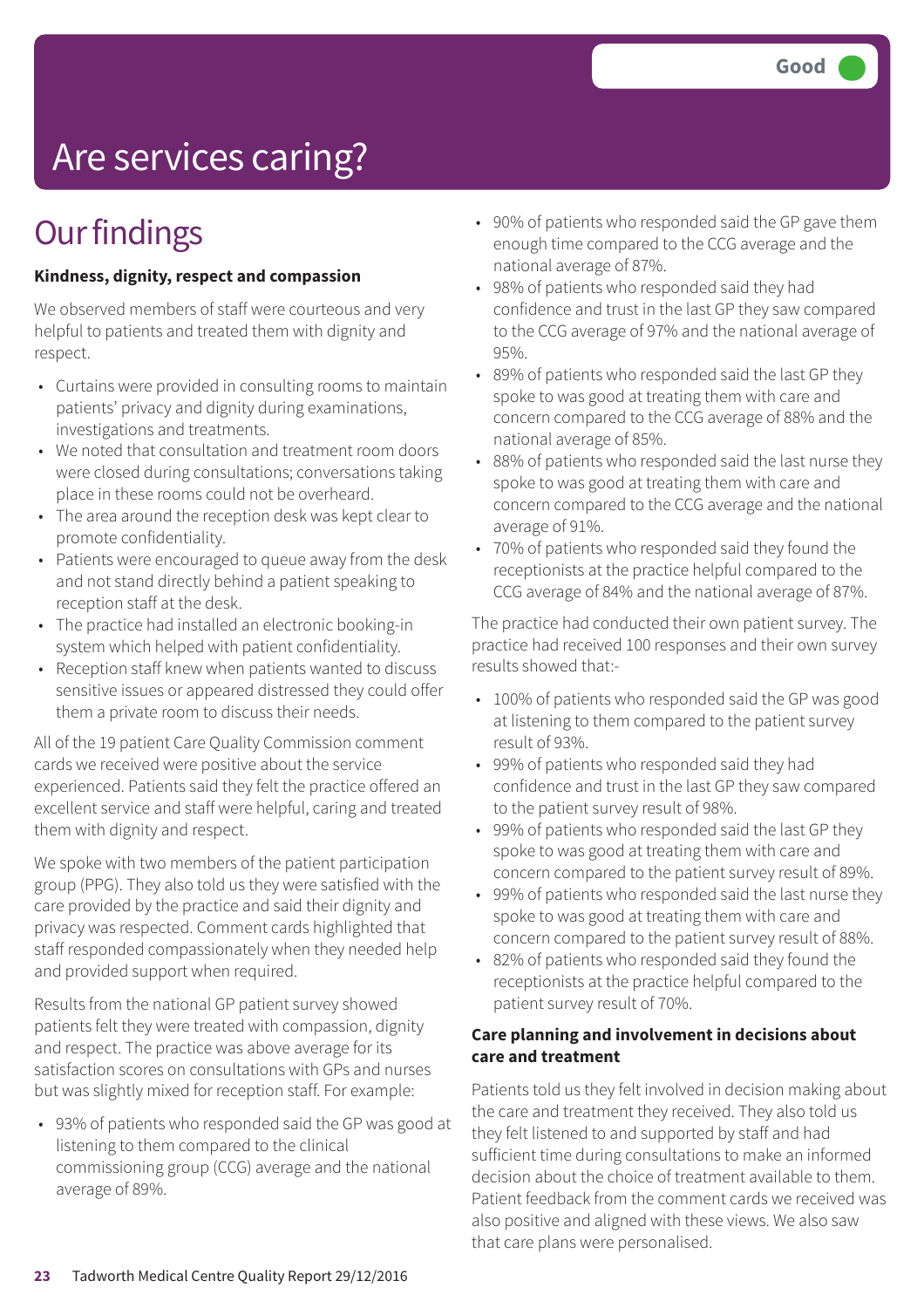## Are services caring?

The practice participated in the hospital admission avoidance scheme and maintained a register of patients who were at high risk of admission. These patients were identified on the electronic patient record. The care of these patients was proactively managed using care plans. Unplanned admissions were also discussed at meetings to identify any improvements necessary.

Results from the national GP patient survey showed patients responded positively to questions about their involvement in planning and making decisions about their care and treatment. Results were in line with local and national averages. For example:

- 86% of patients who responded said the last GP they saw was good at explaining tests and treatments compared to the CCG average of 87% and the national average of 86%.
- 85% of patients who responded said the last GP they saw was good at involving them in decisions about their care compared to the CCG average and the national average of 82%.
- 75% of patients who responded said the last nurse they saw was good at involving them in decisions about their care compared to the CCG average of 84% and the national average of 85%

The practice's own survey showed that from 100 patients responding:

- 99% said the last GP they saw was good at explaining tests and treatments compared to the patient survey result of 86%.
- 99% said the last GP they saw was good at involving them in decisions about their care compared to the patient survey result of 85%.

• 100% said the last nurse they saw was good at involving them in decisions about their care compared to the patient survey result of 75%

The practice provided facilities to help patients be involved in decisions about their care:

- Staff told us that translation services were available for patients who did not have English as a first language. We saw notices in the reception areas informing patients this service was available.
- Information leaflets were available in easy read format.
- The practice website also had the functionality to translate the practice information into approximately 90 different languages

#### **Patient and carer support to cope emotionally with care and treatment**

Patient information leaflets and notices were available in the patient waiting area which told patients how to access a number of support groups and organisations. Information about support groups was also available on the practice website.

The practice's computer system alerted GPs if a patient was also a carer. The practice had identified 154 patients (nearly 1% of the practice list). Written information was available to direct carers to the various avenues of support available to them. The practice also had information for carers on their website.

Staff told us that if families had suffered bereavement, their usual GP contacted them. This call was either followed by a patient consultation at a flexible time and location to meet the family's needs and/or by giving them advice on how to find a support service.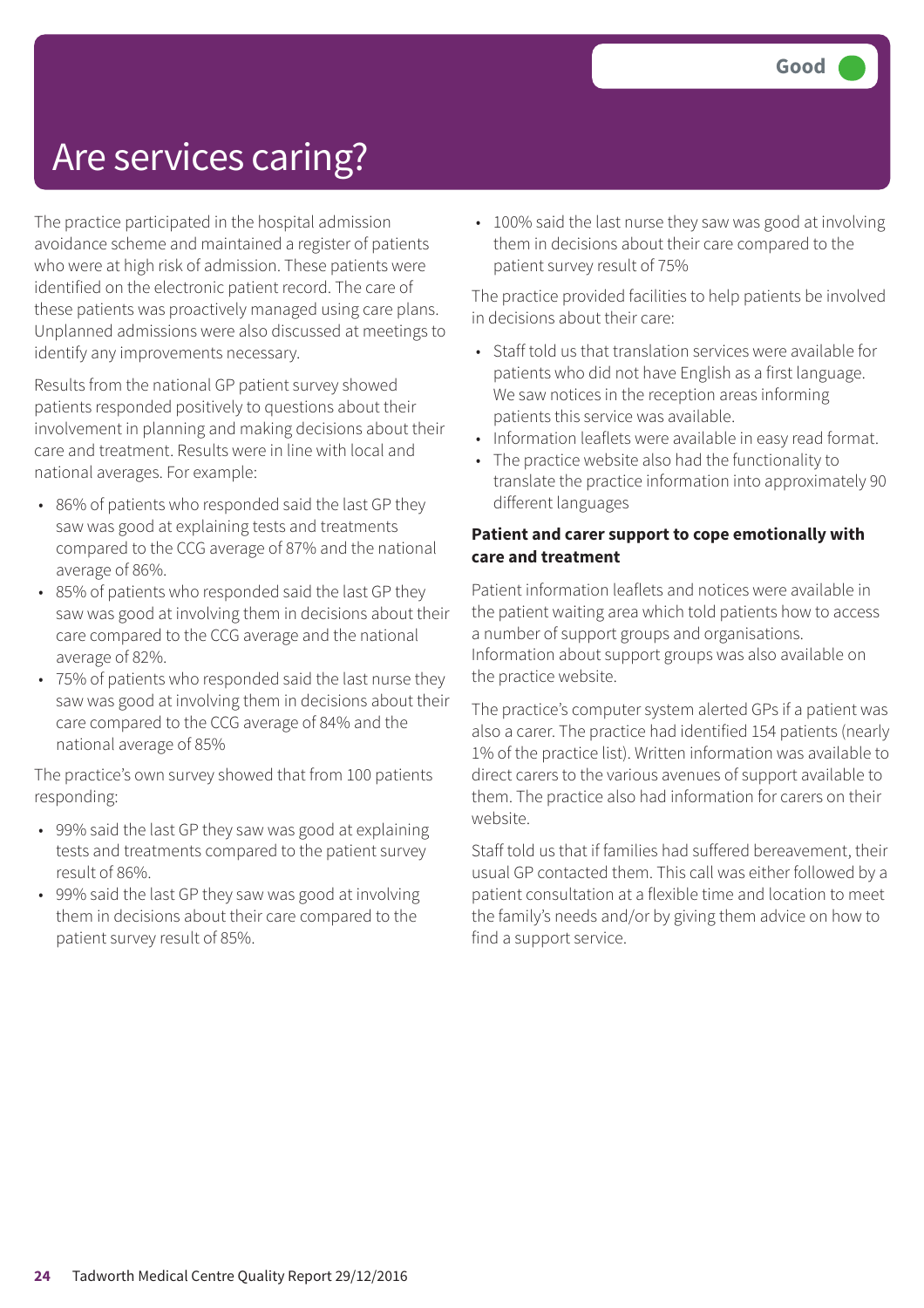# Are services responsive to people's needs?

(for example, to feedback?)

# **Our findings**

#### **Responding to and meeting people's needs**

The practice reviewed the needs of its local population and engaged with the NHS England Area Team and Clinical Commissioning Group (CCG) to secure improvements to services where these were identified.

- The practice offered extended hours on Tuesdays and Thursday mornings 7.30am to 8am and Monday and Wednesday evenings 6.30pm to 7.30pm for working patients who could not attend during normal opening hours.
- The practice participated in a locality initiative which offered extended hours appointments each evening and on Saturday and Sunday mornings for patients who were unable to attend during normal opening hours.
- There were longer appointments available for patients with a learning disability.
- Home visits were available for older patients and patients who had clinical needs which resulted in difficulty attending the practice.
- The practice provided support to patients living in eight residential and nursing homes. Weekly GP visits were made to many of these homes.
- Same day appointments were available for children and those patients with medical problems that require same day consultation.
- Patients were able to receive travel vaccinations available on the NHS as well as those only available privately.
- There were disabled facilities, a hearing loop and translation services available.
- Electronic Prescribing was available which enabled patients to order their medicines on line and to collect it from a pharmacy of their choice, which could be closer to their place of work if required.
- The practice used text messaging to remind patients of appointments.
- The practice could accommodate those patients with limited mobility or who used wheelchairs.
- There were toilet facilities available for all patients, including an adapted aided toilet and a baby nappy changing facility.

• The practice remained open throughout the day so patients could still ring for appointments, collect prescriptions or drop off prescriptions or samples during the lunchtime period.

#### **Access to the service**

The practice was open between 8am and 6.30pm Monday to Friday, with extended hours on Tuesdays and Thursday mornings 7.30am to 8am and Monday and Wednesday evenings 6.30pm to 7.30pm. In addition to pre-bookable appointments that could be made in advance, telephone consultations and urgent appointments were also available for patients that needed them. The practice also participated in a locality initiative which enabled patients to access appointments from 6.30 to 9.30pm from Monday to Friday and from 9.30am to 1.30pm on Saturdays and Sundays at four different locations (Epsom, Nork, Leatherhead and from this practice).

Results from the July 2016 national GP patient survey showed that patient's satisfaction with how they could access care and treatment was below local and national averages.

- 62% of patients who responded were satisfied with the practice's opening hours compared to the CCG average of 75% and the national average of 79%.
- 29% of patients who responded said they could get through easily to the practice by phone compared to the CCG average of 67% and the national average of 73%.

However, the practice had conducted their own patient survey. The practice had received 100 responses and their own survey results showed that:

- 81% of patients who responded were satisfied with the practice's opening hours compared to the patient survey result of 62%.
- 66% of patients who responded said they could get through easily to the practice by phone compared to the patient survey result of 29%.

Two patients we spoke with and four of the comment cards we reviewed told us they experienced difficulty in accessing the practice by telephone. The two patients we spoke with were unaware of the additional appointments that could be accessed in the evening. However, patients told us they were usually able to obtain an urgent same-day appointment when they needed one.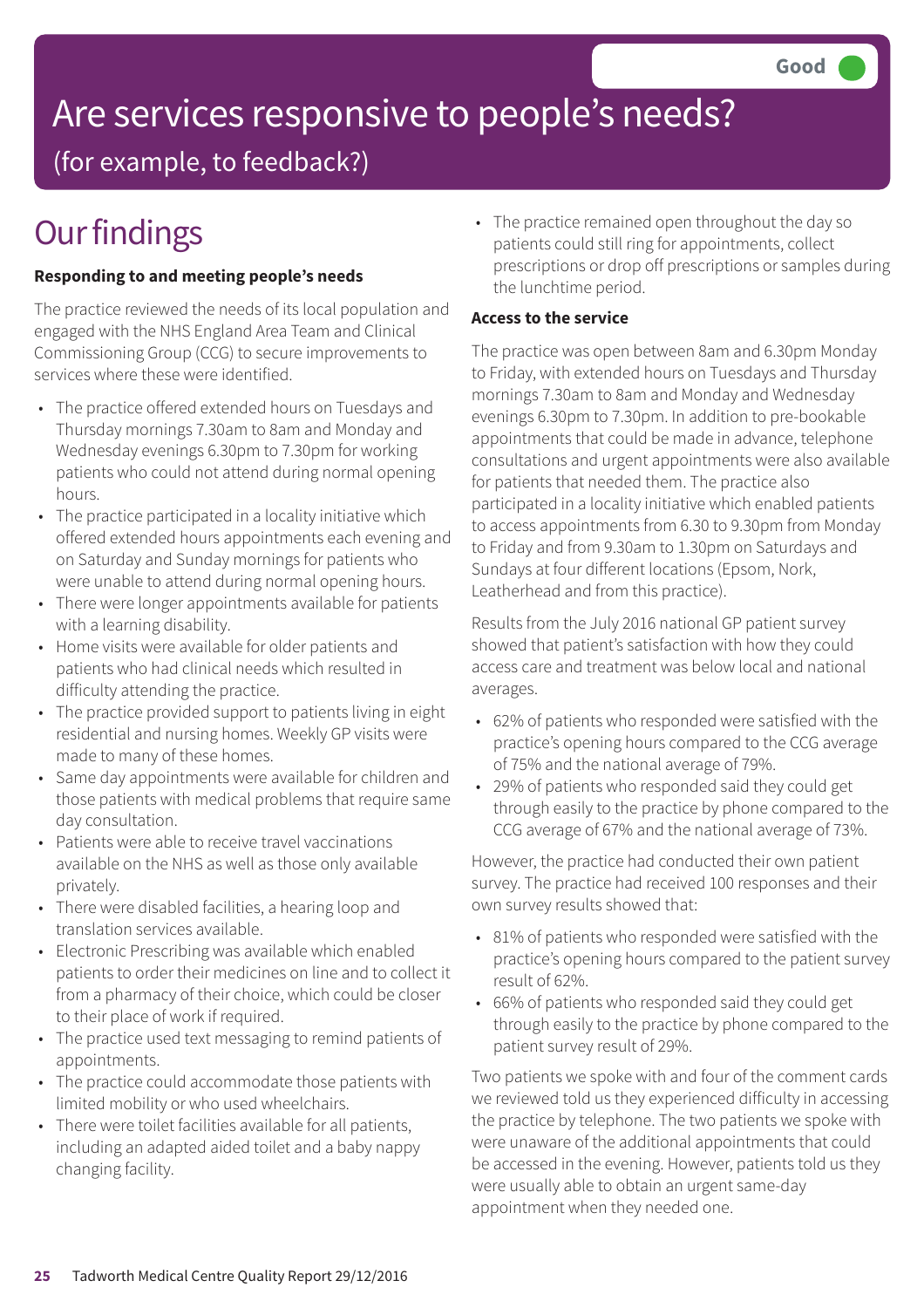# Are services responsive to people's needs?

### (for example, to feedback?)

The practice had tried to improve the patient experience of phoning the practice by the introduction of an additional telephone line and telephone queuing facilities. The practice manager informed us that during their busiest times an extra member of staff was assigned to answer the phones. The practice had also employed more clinical staff with the addition of a GP and nursing staff (including a healthcare assistant) in order to improve patient access to appointments.

The practice had a system in place to assess:

- whether a home visit was clinically necessary; and
- the urgency of the need for medical attention.

Reception staff recorded information centrally on the practices electronic appointment booking system. GPs tried to ensure that where possible the patient's regular GP conducted the home visit for continuity of care. In cases where the urgency of need was so great that it would be inappropriate for the patient to wait for a GP home visit, alternative emergency care arrangements were made. Clinical and non-clinical staff were aware of their responsibilities when managing requests for home visits.

#### **Listening and learning from concerns and complaints**

The practice had an effective system in place for handling complaints and concerns.

- Its complaints policy and procedures were in line with recognised guidance and contractual obligations for GPs in England.
- There was a designated responsible person who handled all complaints in the practice.
- There were posters on display in the waiting area and information was on the practice website.
- A Friends and Family Test suggestion box was available within the patient waiting area which invited patients to provide feedback on the service provided.

We looked at 12 complaints received in the last 12 months and found these were all discussed, reviewed and learning points noted. We saw these were handled and dealt with in a timely way. Lessons were learnt from individual concerns and complaints and also from analysis of trends and action was taken to as a result to improve the quality of care.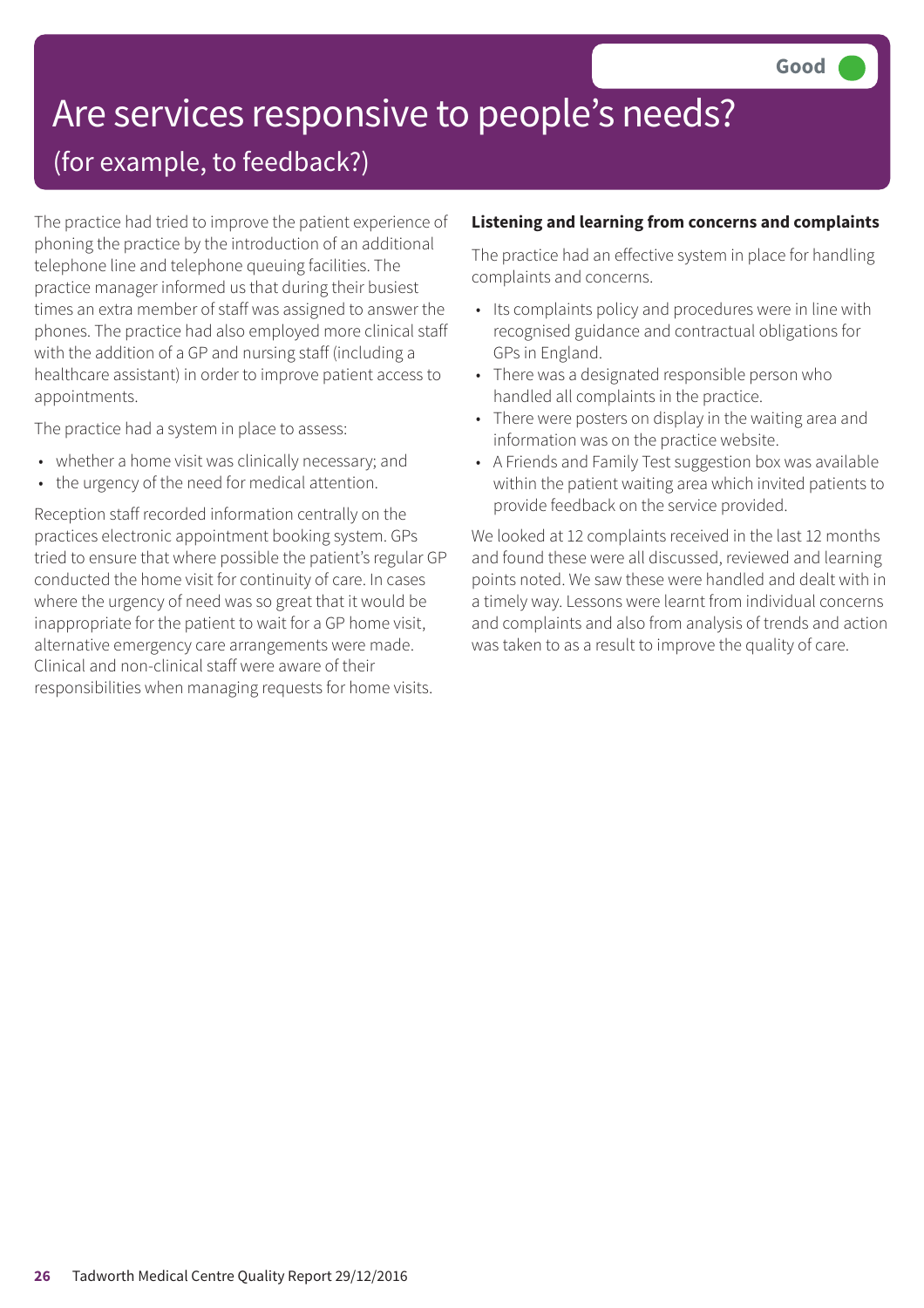### Are services well-led?

(for example, are they well-managed and do senior leaders listen, learn and take appropriate action)

## **Our findings**

The practice is rated as good for being well-led. We found that action had been taken to address the concerns found at our previous inspection in March 2016.

#### **Vision and strategy**

The practice had a clear vision to deliver high quality care and promote good outcomes for patients. The practice vision, aims and objectives were included in the statement of purpose, on the practice

website and were displayed in the practice. Staff were aware of the practice vision statement and showed support for it.

The practice statement of purpose included the statements:-

- To provide a high quality, safe, effective, respectful and responsive healthcare service to patients
- To listen to and involve patients and carers in decision making regarding treatment
- To ensure the team is well led
- To recruit, retain and develop a motivated and skilled workforce

#### **Governance arrangements**

The practice had an overarching governance framework which supported the delivery of the strategy and good quality care. This outlined the structures and procedures in place and ensured that:

- There was a clear staffing structure and that staff were aware of their own roles and responsibilities.
- Practice specific policies were implemented and were available to all staff via the computer system and staff handbook. We looked at a sample of policies and found them to be available and up to date. The practice had a policy of the month printed in the reception area. Staff were required to read the policy and indicated on a signing sheet that they had read it. This was monitored by the practice manager.
- A comprehensive understanding of the performance of the practice was maintained. We saw on display in the staff room a chart showing the areas where the practice needed to increase performance in patient care. This highlighted to staff the number of patients that needed

to be reviewed to reach their target. For example, a chart recorded the number of diabetic patients who required a flu vaccine, the number who had received the vaccine and the number still needing to be vaccinated.

- A programme of continuous clinical and internal audit was used to monitor quality and to make improvements. For example, internal audits in relation to infection control and clinical audits in relation to high risk areas identified from QOF data, such as diabetes care.
- There were arrangements for identifying, recording and managing risks, issues and implementing mitigating actions. For example, audits had been carried out and actions completed in relation to health and safety and infection control, appraisal processes introduced had been reviewed to ensure they were working correctly.

#### **Leadership and culture**

The GPs told us that they had embraced the comments from the previous inspection to ensure they were doing their best for their patients and staff. We saw they had responded to all of our concerns and had worked to their action plan to achieve the improvements required. All staff we spoke with told us they felt included and involved in the decision making in how to improve and were kept up to date of decisions made. They told us that there was an open culture and felt that the exercise had improved their team working.

On the day of inspection the partners in the practice demonstrated they had the experience, capacity and capability to run the practice and ensure high quality care. They told us they prioritised safe, high quality and compassionate care. Staff told us the partners were approachable and always took the time to listen to all members of staff.

The provider was aware of and had systems in place to ensure compliance with the requirements of the duty of candour. (The duty of candour is a set of specific legal requirements that providers of services must follow when things go wrong with care and treatment).This included support training for all staff on communicating with patients about notifiable safety incidents. The partners encouraged a culture of openness and honesty. The practice had systems in place to ensure that when things went wrong with care and treatment: